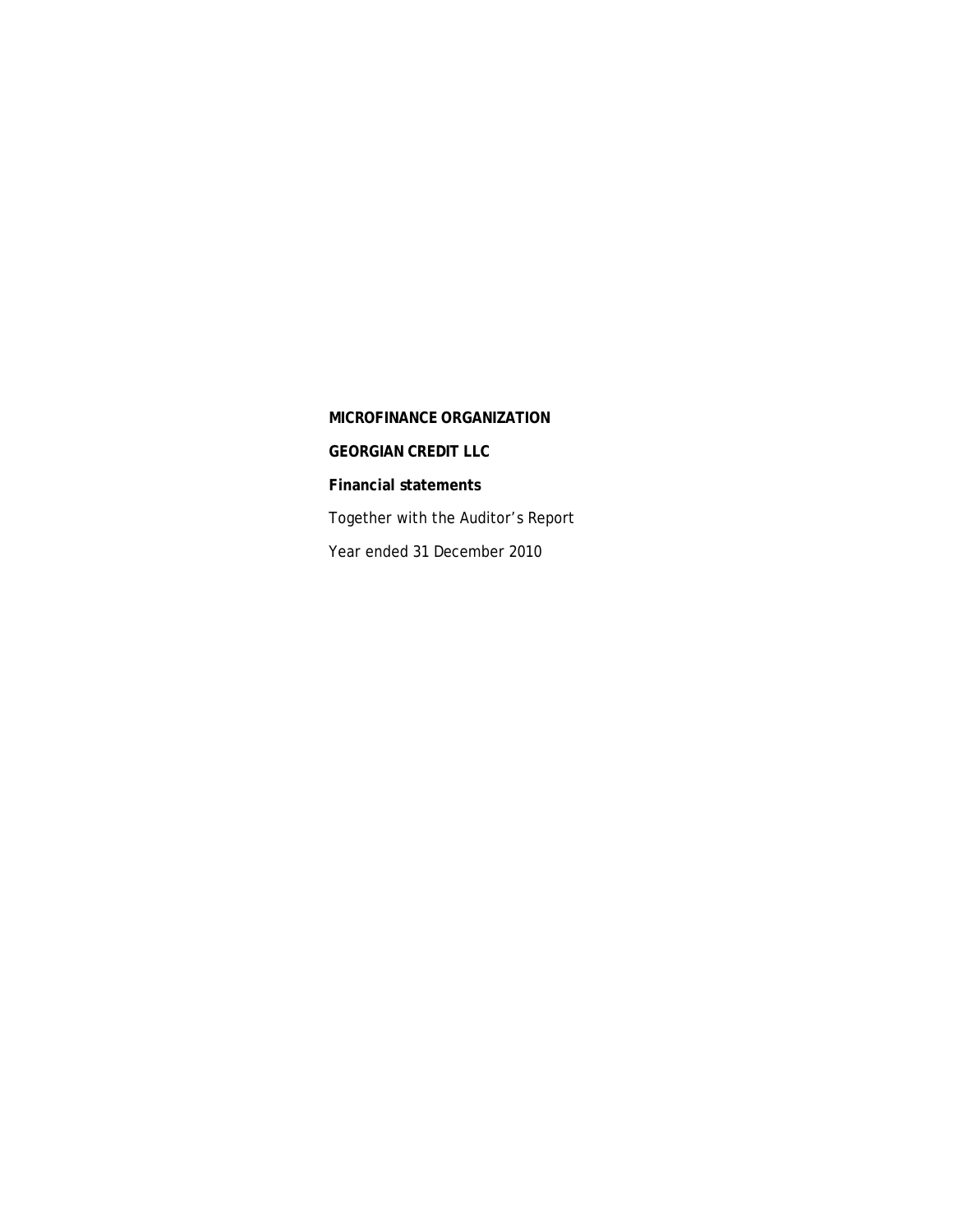### **FINANCIAL STATEMENTS**

For the year ended 31 December 2010

# Contents:

| STATEMENT OF MANAGEMENT'S RESPONSIBILITIES FOR THE PREPARATION AND APPROVAL OF THE FINANCIAL STATEMENT . 3 |  |  |  |  |
|------------------------------------------------------------------------------------------------------------|--|--|--|--|
|                                                                                                            |  |  |  |  |
|                                                                                                            |  |  |  |  |
|                                                                                                            |  |  |  |  |
|                                                                                                            |  |  |  |  |
|                                                                                                            |  |  |  |  |
|                                                                                                            |  |  |  |  |
|                                                                                                            |  |  |  |  |
| 1.                                                                                                         |  |  |  |  |
| 2.                                                                                                         |  |  |  |  |
| 3.                                                                                                         |  |  |  |  |
| 4.                                                                                                         |  |  |  |  |
| 5.                                                                                                         |  |  |  |  |
| 6.                                                                                                         |  |  |  |  |
| 7.                                                                                                         |  |  |  |  |
| 8.                                                                                                         |  |  |  |  |
| 9.                                                                                                         |  |  |  |  |
| 10.                                                                                                        |  |  |  |  |
| 11.                                                                                                        |  |  |  |  |
| 12.                                                                                                        |  |  |  |  |
| 13.                                                                                                        |  |  |  |  |
| 14.                                                                                                        |  |  |  |  |
| 15.                                                                                                        |  |  |  |  |
| 16.                                                                                                        |  |  |  |  |
| 17.                                                                                                        |  |  |  |  |
| 18.                                                                                                        |  |  |  |  |
| 19.                                                                                                        |  |  |  |  |
| 20.                                                                                                        |  |  |  |  |
| 21.                                                                                                        |  |  |  |  |
| 22.                                                                                                        |  |  |  |  |
| 23.                                                                                                        |  |  |  |  |
| 24.                                                                                                        |  |  |  |  |
| 25.                                                                                                        |  |  |  |  |
| 26.                                                                                                        |  |  |  |  |
| 27.                                                                                                        |  |  |  |  |
| 28.                                                                                                        |  |  |  |  |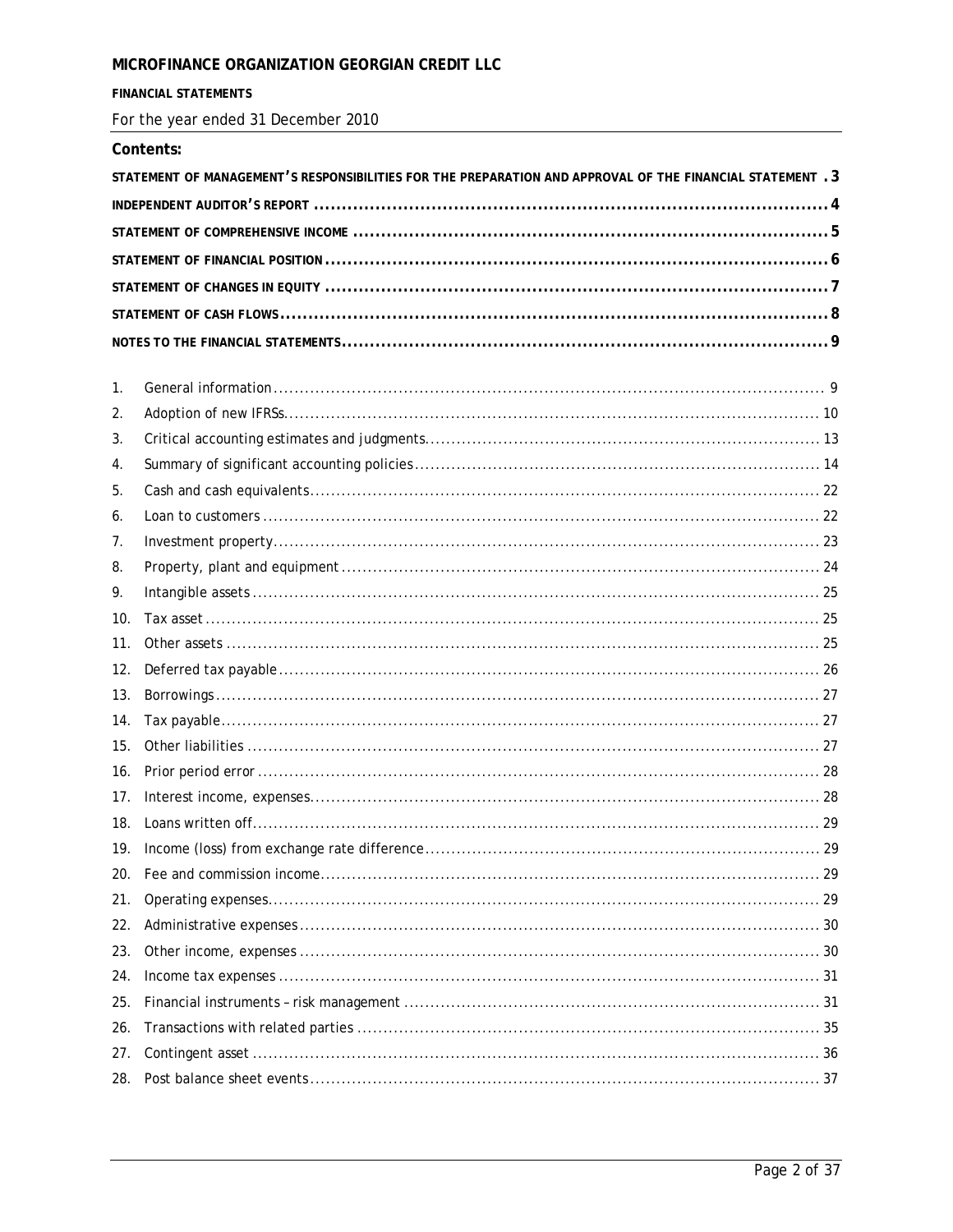#### **STATEMENT OF MANAGEMENT'S RESPONSIBILITIES FOR THE PREPARATION AND APPROVAL OF THE FINANCIAL STATEMENT**

#### As and for the year ended 31 December 2010

The following statement, which should be read in conjunction with the independent auditor's responsibilities stated in the independent auditor's report set out on page 4, is made with a view to distinguishing the respective responsibilities of management and those of the independent auditors in relation to the financial statements of Microfinance Organization Georgian Credit LLC (hereinafter - the company).

Management is responsible for the preparation of the financial statements that present fairly the financial position of the Company at 31 December 2010 and the results of its operations, cash flows, and changes in equity for the year then ended, in accordance with International Financial Reporting Standards ("IFRS").

In preparing the financial statements, management is responsible for:

- Selecting suitable accounting principles and applying them consistently;
- Making judgments and estimates that are reasonable and prudent;
- Stating whether IFRS have been followed, subject to any material departures disclosed and explained in the financial statements; and
- Preparing the financial statements on a going concern basis, unless it is inappropriate to presume that the Company will continue in business for the foreseeable future.

Management is also responsible for:

- Designing, implementing and maintaining an effective and sound system of internal controls, throughout the Company;
- Maintaining proper accounting records that disclose, with reasonable accuracy at any time, the financial position of the Company, and which enable them to ensure that the financial statements of the Company comply with IFRS;
- Maintaining statutory accounting records in compliance with local legislation and accounting standards in the respective jurisdictions in which the Company operates;
- Taking such steps as are reasonably available to them to safeguard the assets of the Company; and
- Preventing and detecting fraud and other irregularities.

The financial statements for the year ended 31 December 2010 were approved on behalf of the management on \_\_\_\_\_\_\_\_\_\_\_\_\_\_\_\_\_\_\_ 2011 by:

Director G.Naskidashvili

Chief Accountant 2000 Chief Accountant 2000 Chief Accountant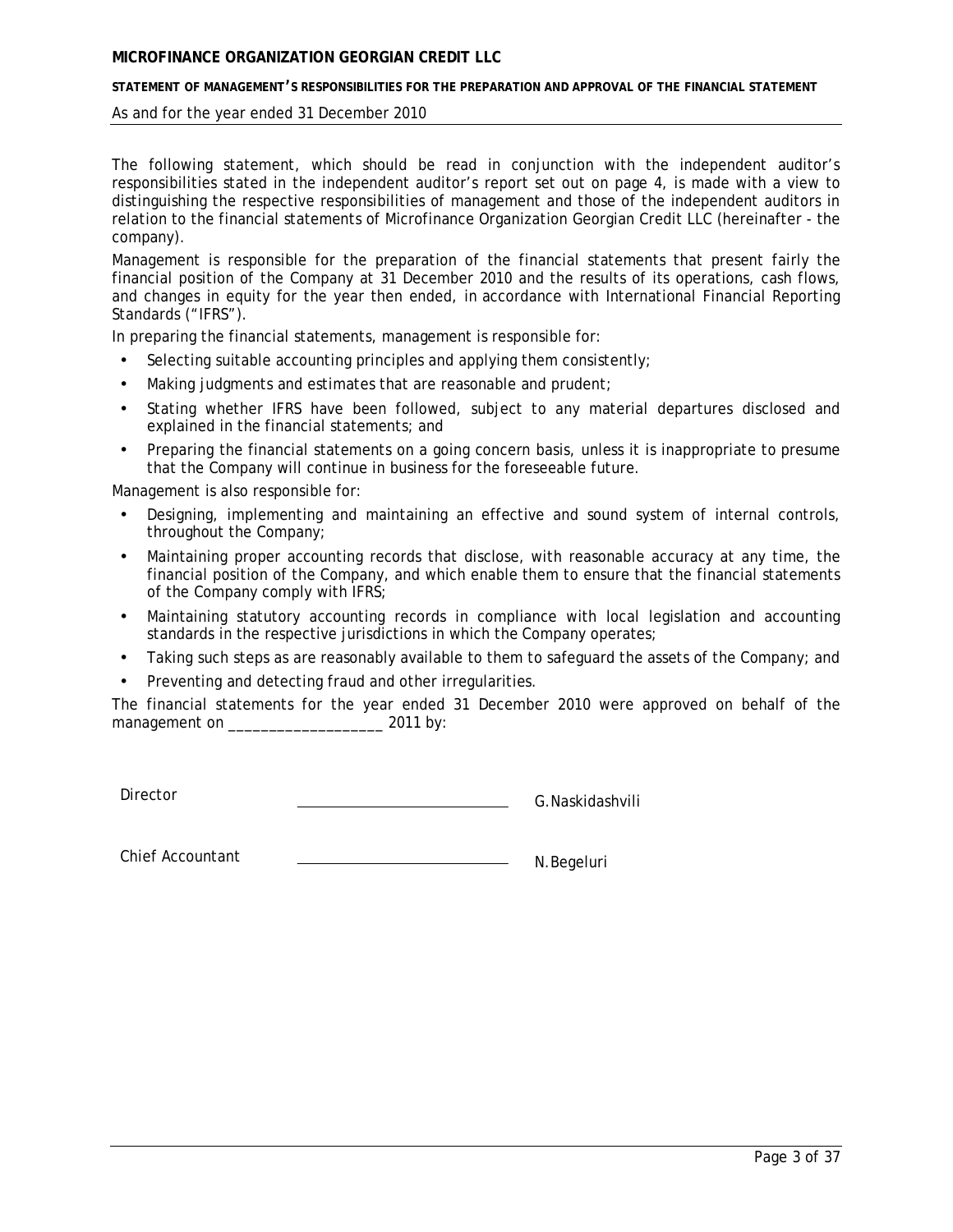#### **INDEPENDENT AUDITOR'S REPORT**

# **To the Shareholders of Microfinance Organization Georgian Credit LLC**

## **Report on the Financial Statements**

We have audited the accompanying financial statements of the **Microfinance Organization Georgian Credit LLC** (hereinafter - the Company), which comprise the statement of financial position as at December 31, 2010, and the statement of comprehensive income, statement of changes in equity and cash flow statement for the year then ended, and a summary of significant accounting policies and other explanatory notes.

## **Management's Responsibility for the Financial Statements**

Management is responsible for the preparation and fair presentation of these financial statements in accordance with International Financial Reporting Standards, and for such internal control as management determines is necessary to enable the preparation of financial statements that are free from material misstatement, whether due to fraud or error.

### **Auditors' Responsibility**

Our responsibility is to express an opinion on these financial statements based on our audit. We conducted our audit in accordance with International Standards on Auditing. Those standards require that we comply with ethical requirements and plan and perform the audit to obtain reasonable assurance about whether the financial statements are free from material misstatement.

An audit involves performing procedures to obtain audit evidence about the amounts and disclosures in the financial statements. The procedures selected depend on the auditor's judgment, including the assessment of the risks of material misstatement of the financial statements, whether due to fraud or error. In making those risk assessments, the auditor considers internal control relevant to the entity's preparation and fair presentation of the financial statements in order to design audit procedures that are appropriate in the circumstances, but not for the purpose of expressing an opinion on the effectiveness of the entity's internal control. An audit also includes evaluating the appropriateness of accounting policies used and the reasonableness of accounting estimates made by management, as well as evaluating the overall presentation of the financial statements.

We believe that the audit evidence we have obtained is sufficient and appropriate to provide a basis for our audit opinion.

#### **Opinion**

In our opinion, the financial statements present fairly, in all material respects the financial position of **Microfinance Organization Georgian Credit LLC** as of December 31, 2010, and of its financial performance and its cash flows for the year then ended in accordance with International Financial Reporting Standards.

# **BDO LLC**

8 April 2011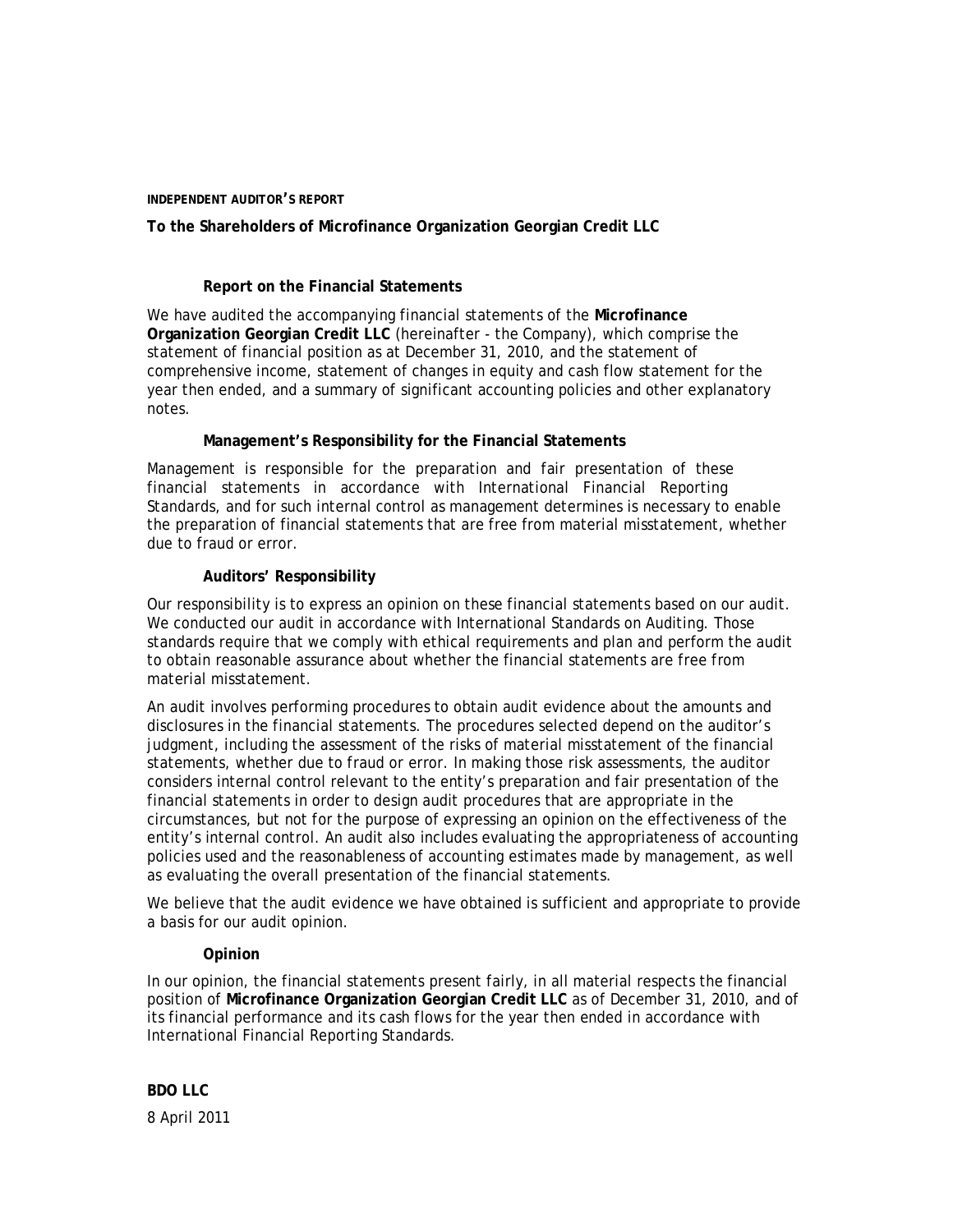**STATEMENT OF COMPREHENSIVE INCOME**

For the year ended 31 December 2010

(In GEL)

|                                                  | <b>Note</b> | 2010       | 2009       |
|--------------------------------------------------|-------------|------------|------------|
| Interest income                                  | 17          | 1,211,877  | 469,626    |
| Interest expenses                                | 17          | (463, 972) | (153, 671) |
| Net interest income                              |             | 747,905    | 315,955    |
| Loan provision expenses                          | 6           | (53, 139)  | 4,167      |
| Loans written off                                | 18          | (147, 995) | 4,984      |
| Net interest income after provision for loan     |             | 546,771    | 325,106    |
| Income (loss) from exchange rate difference      | 19          | 29,747     | (3, 407)   |
| Fee and commission income                        | 20          | 95,510     | 13,685     |
| Gross profit                                     |             | 672,028    | 335,384    |
| Operating expenses                               | 21          | (11, 308)  | (3,609)    |
| Administrative expenses                          | 22          | (515, 463) | (232, 825) |
| Profit from operations                           |             | 145,257    | 98,950     |
| Other income/expenses net                        | 23          | 19,467     | (15, 511)  |
| Profit before income tax                         |             | 164,724    | 83,439     |
| Income tax expenses                              | 24          | (33, 440)  | (11, 229)  |
| Net profit                                       |             | 131,284    | 72,210     |
| Other comprehensive income                       |             |            |            |
| Total comprehensive income (loss) for the period |             | 131,284    | 72,210     |

| Director | G.Naskidashvili |
|----------|-----------------|
|          |                 |
|          |                 |

Notes on pages 9-37 are the integral part of these financial statements.

Chief Accountant N.Begeluri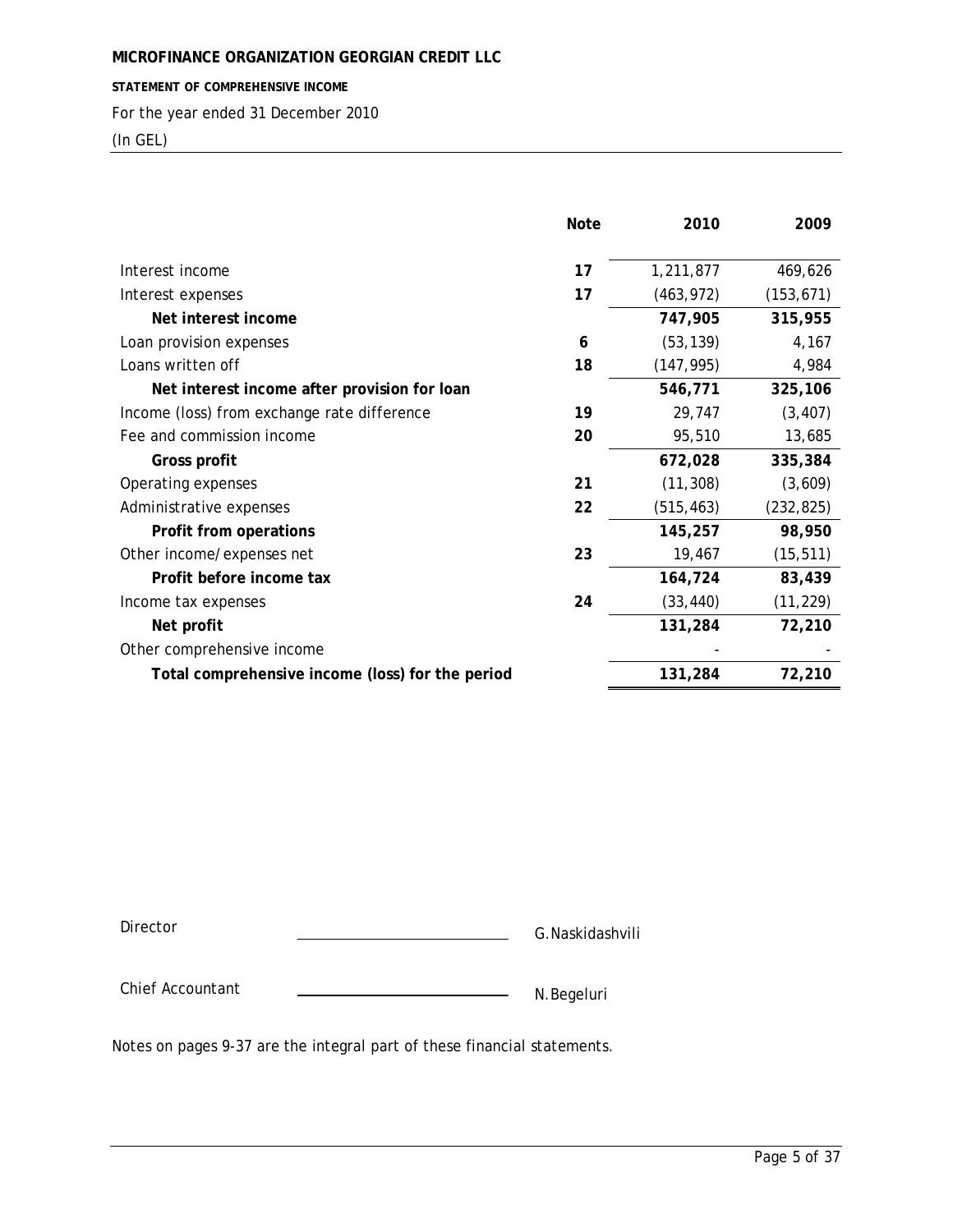**STATEMENT OF FINANCIAL POSITION**

# At 31 December 2010

(In GEL)

|                                       | <b>Note</b> | 2010      | 2009      |
|---------------------------------------|-------------|-----------|-----------|
| Assets                                |             |           |           |
| Cash and cash equivalents             | 5           | 563,528   | 325,130   |
| Loan to customers                     | 6           | 3,775,134 | 1,147,800 |
| Investment property                   | 7           | 185,323   | 95,701    |
| Property, plant and equipment         | 8           | 507,098   | 436,348   |
| Intangible assets                     | 9           | 16,664    | 15,794    |
| Tax asset                             | 10,16       | 23,767    | 22,354    |
| Inventories                           |             | 2,065     |           |
| Other assets                          | 11          | 60,994    | 6,302     |
|                                       |             | 5,134,573 | 2,049,429 |
| Liabilities and equity<br>Liabilities |             |           |           |
| Deferred tax liability                | 12          | 50,483    | 17,043    |
| Borrowings                            | 13          | 4,051,961 | 1,090,545 |
| Tax payable                           | 14,16       | 11,045    | 33,390    |
| Other liabilities                     | 15          | 12,009    | 6,934     |
|                                       |             | 4,125,498 | 1,147,912 |
| Equity                                |             |           |           |
| Statutory capital                     |             | 725,546   | 749,273   |
| Retained earnings                     | 16          | 283,529   | 152,244   |
|                                       |             | 1,009,075 | 901,517   |
|                                       |             | 5,134,573 | 2,049,429 |

| Director         | G.Naskidashvili |
|------------------|-----------------|
| Chief Accountant | N.Begeluri      |

Notes on pages 9-37 are the integral part of these financial statements.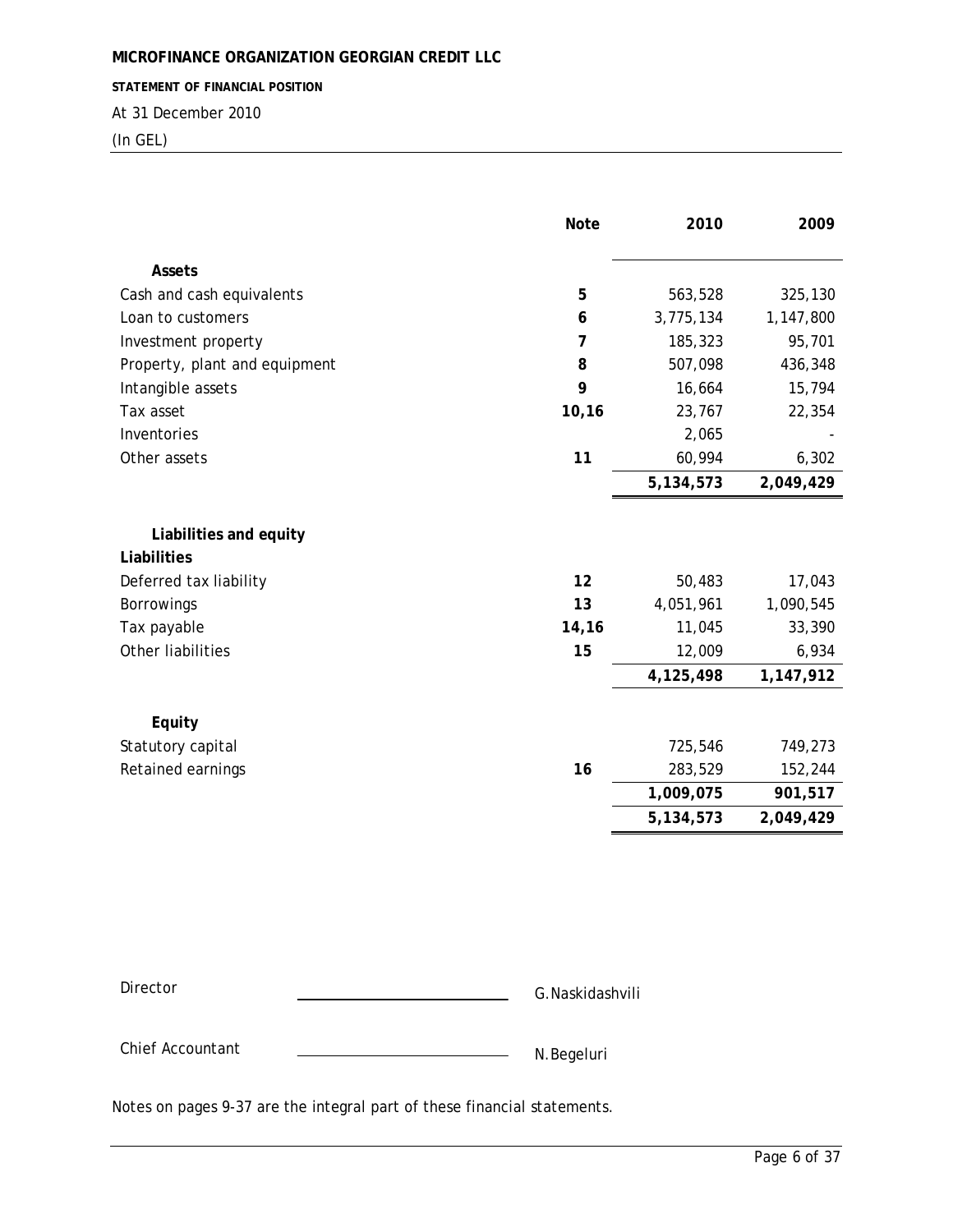**STATEMENT OF CHANGES IN EQUITY**

# For the year ended 31 December 2010

(In GEL)

|                                                  | <b>Note</b> | Statutory<br>Capital | Retained<br>Earnings | Total     |
|--------------------------------------------------|-------------|----------------------|----------------------|-----------|
| Balance at 31 December 2008                      |             | 250,000              | 106,289              | 356,289   |
| Prior period error                               | 17          |                      | (26, 255)            | (26, 255) |
| Balance at 31 December 2008                      |             | 250,000              | 80.034               | 330,034   |
| Addition to share capital                        |             | 499,273              |                      | 499.273   |
| Total comprehensive income (loss) for the period |             |                      | 72,210               | 72,210    |
| Balance at 31 December 2009                      |             | 749,273              | 152,244              | 901,517   |
| Withdraw of share capital                        |             | (23, 727)            |                      | (23, 727) |
| Total comprehensive income (loss) for the period |             |                      | 131,284              | 131,284   |
| Balance at 31 December 2010                      |             | 725,546              | 283,528              | 1,009,074 |

| Director | G.Naskidashvili |
|----------|-----------------|
|----------|-----------------|

Chief Accountant N.Begeluri

Notes on pages 9-37 are the integral part of these financial statements.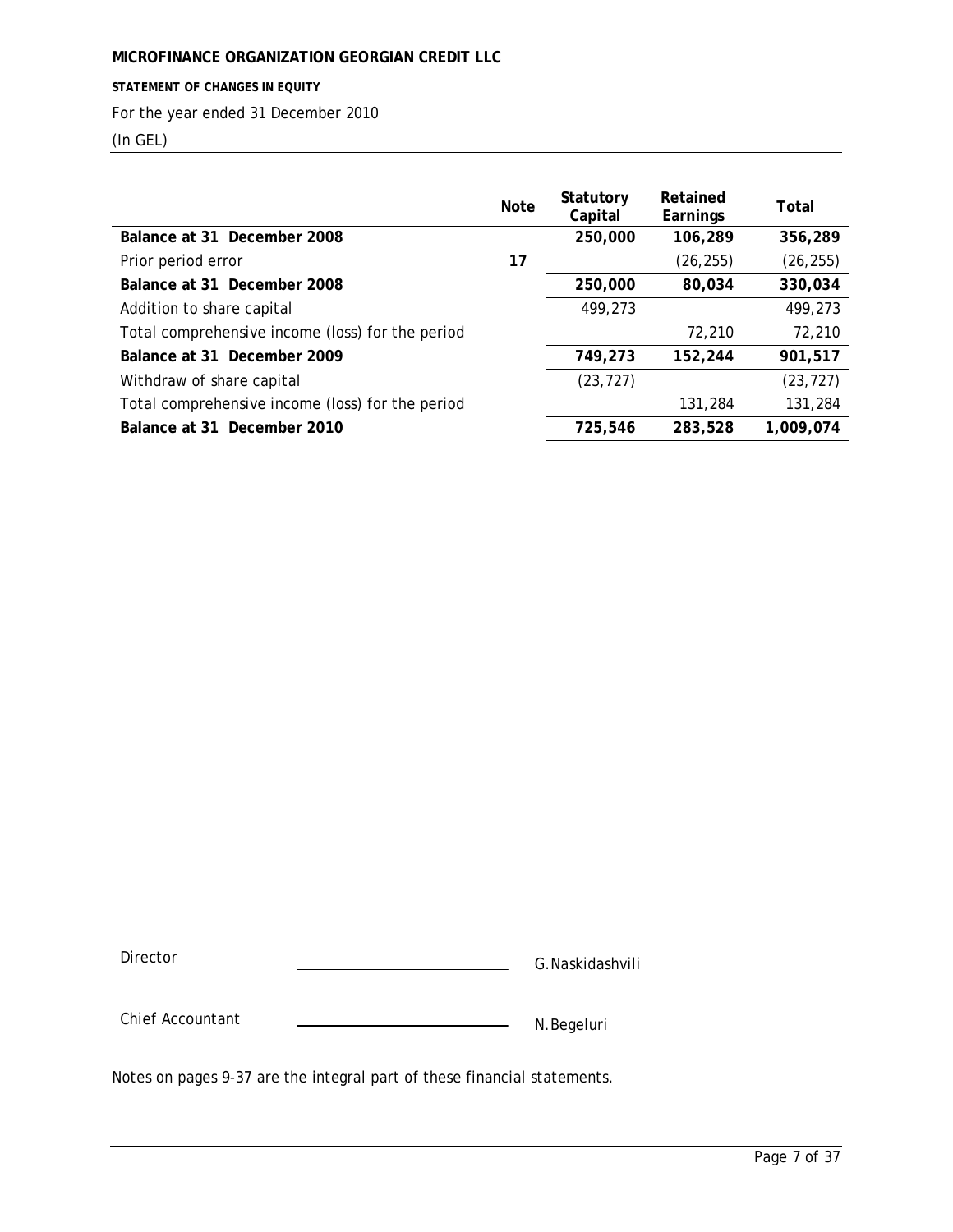**STATEMENT OF CASH FLOWS**

For the year ended 31 December 2010

(In GEL)

|                                                                         | <b>Note</b>     | 2010          | 2009       |
|-------------------------------------------------------------------------|-----------------|---------------|------------|
| Cash flows from operating activities:                                   |                 |               |            |
| Loss/(profit) before income tax                                         |                 | 164,724       | 83,440     |
| Adjustment for:                                                         |                 |               |            |
| Depreciation of fixed and intangible assets                             | 8,9             | 31,254        | 16,113     |
| Gain/loss from realization of fixed assets                              | 8               | 513           |            |
| Loan provision expenses and written off                                 | 6,18            | 201,134       | (9, 151)   |
| Gain/loss from exchange rate differences                                |                 | (41, 014)     |            |
| Interest expenses                                                       | 17              | 463,972       | 153,671    |
| Interest income                                                         | 17              | (1, 211, 877) |            |
| Cash flows from operating activities before changes in working capital  |                 | (391, 294)    | 244,073    |
| Movements in working capital                                            |                 |               |            |
| Decrease/(increase) in loans to customers                               |                 | (1, 549, 524) | 57,799     |
| Decrease/(increase) in tax asset                                        |                 | (1, 413)      |            |
| Decrease/(increase) in inventories                                      |                 | (2,065)       |            |
| Decrease/(increase) in other assets                                     |                 | (54, 998)     | (11, 558)  |
| Increase/(decrease) in other liabilities                                |                 | 5,093         | 3,118      |
| Increase/(decrease) in borrowings                                       |                 | 4,567,787     |            |
| Increase/(decrease) in tax payable                                      |                 | (22, 345)     | 2,729      |
| Deferred tax asset/liability                                            |                 |               |            |
| Cash inflow from operating activities                                   |                 | 2,942,535     | 52,088     |
| Interest paid                                                           |                 | (387, 803)    | (170, 345) |
| Net cash flows from operating activities carried forward                |                 | 2,163,438     | 125,816    |
| Investing activities                                                    |                 |               |            |
| Purchase of property, plant and equipment                               |                 | (98, 015)     | (409, 865) |
| Proceeds from sale of property, plant and equipment                     |                 | 34,798        |            |
| Purchase of intangible assets                                           |                 | (4, 452)      | (2, 342)   |
| Purchase of investment property                                         |                 | (125, 340)    |            |
| Net cash outflow from investing activities                              |                 | (193,009)     | (412, 207) |
| Cash flows from financing activities:                                   |                 |               |            |
| Repayment of borrowings                                                 |                 | (1,700,820)   | 409,382    |
| <b>Bounds</b>                                                           |                 |               | (355,000)  |
| Effect of changes in foreign exchange rate on cash and cash equivalents |                 | (7, 484)      |            |
| Statutory capital                                                       |                 | (23, 727)     | 499,273    |
| Net cash outflow from financing activities                              |                 | (1,732,031)   | 553,655    |
| Net Increase/(decrease) in cash and cash equivalents                    |                 | 238,398       | 267,264    |
| Cash and cash equivalents at beginning of year                          |                 | 325,130       | 57,866     |
| Cash and cash equivalents at end of year                                |                 | 563,528       | 325,130    |
| Director                                                                | G.Naskidashvili |               |            |
| Chief Accountant                                                        | N.Begeluri      |               |            |

Notes on pages 9-37 are the integral part of these financial statements.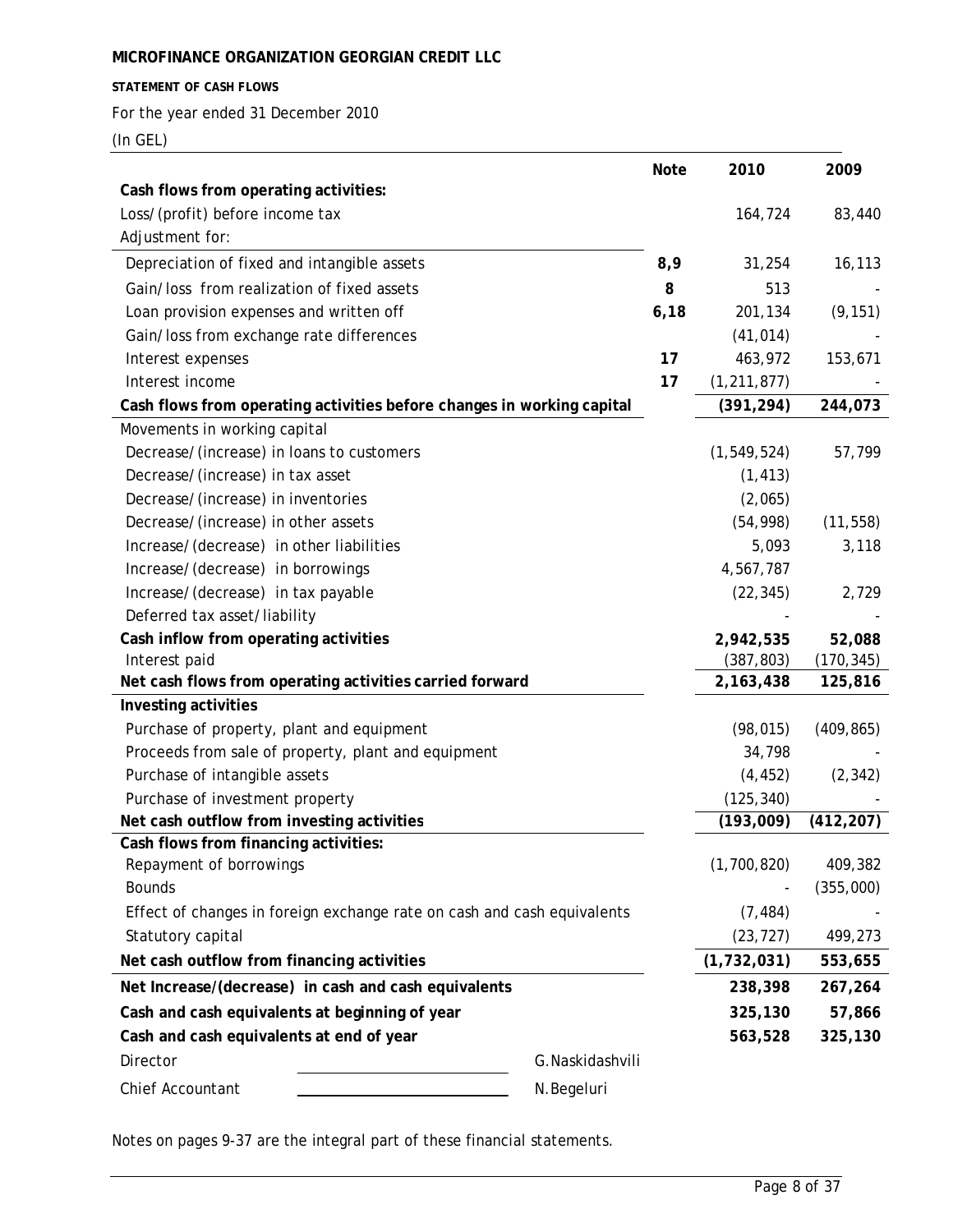**NOTES TO THE FINANCIAL STATEMENTS** For the year ended 31 December 2010 (In GEL)

# **1. General information**

Microfinance Organization Georgian Credit LLC represents Georgian microfinance organization. Main objectives of the fund are support and development of micro, small and medium business to improve the social and economical conditions in Georgia and ensuing small entrepreneurs by fast, easy and high-grade financial services.

Scope of Activities:

- Granting Micro-loans, including consumers, pawnshop, mortgage, unsecured, group and any other loans (credits) to legal entities and natural persons;
- Investing in government and public securities;
- Implementing of money transfer
- Discharging the function of an insurance agent;
- Providing consultations as regards to micro-crediting;
- Obtaining loans (credits) from resident and non-resident legal entities and natural persons;

The Company was founded on 12 September 2006. The initial founders were Business Management Bureau Ltd and Mamuka Kajrishvili. The initial charter capital was defined in 250,000GEL with respective shares between the two parties – 75% and 25%.

On 3 July 2009 the Company underwent reorganisation and instead of Business Management Bureau Ltd the founders of the Company were determined: Consulting Group GT Ltd and Baad Group Ltd. Charter capital remained the same, but the shares were allocated as follows: Consulting Group GT Ltd – 37.5%, Baad Group Ltd – 37.5% and Mamuka Kajrishvili – 25%.

As a result of second reorganization on 3 November 2009 the founder of the Company became EMIC Invest GbR – a company acting under German law incorporated in Germany. Charter capital was defined in 749,273 GEL and allocated in following shares: Consulting Group GT Ltd – 18.375%, Baad Group Ltd – 18.375%, Mamuka Kajrishvili – 12.25% and EMIC Invest GbR – 51%.

As the result of third reorganization on 30 December 2010 charter capital was defined 725,546 GEL and allocated in following shares: EMIC Invest GbR – 81,63%, Dimitri Gozalishvili – 18,37%.

The Company has a head office in Tbilisi and two branches. The address of the Company is 30 Kazbegi Avenue, Tbilisi 0177, Georgia.

As for December 31, 2010 and 2009 the shareholders of the Company are as follows: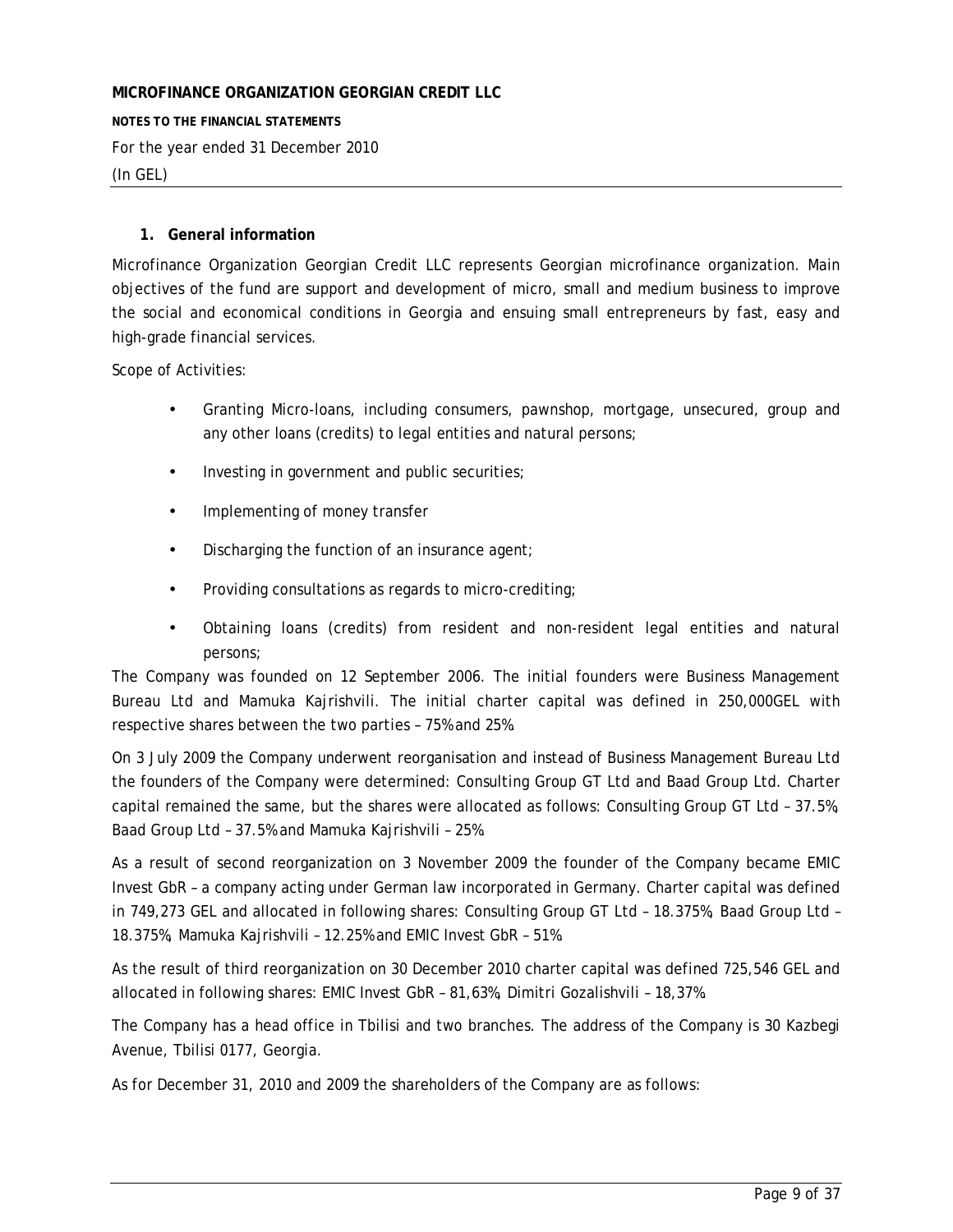**NOTES TO THE FINANCIAL STATEMENTS**

For the year ended 31 December 2010

(In GEL)

| Share capital           | 2010   | 2009   |
|-------------------------|--------|--------|
| Shareholder             | %      | %      |
| Mamuka Kajrishvili      |        | 12.25% |
| Baad Group LTD          |        | 18.38% |
| Consulting Group GT LTD |        | 18.38% |
| <b>EMIC Invest GbR</b>  | 81.63% | 51%    |
| Dimitri Gozalishvili    | 18.37% |        |

# **2. Adoption of new IFRSs**

The following new standards and amendments to standards are mandatory for the first time for the financial year beginning 1 January 2010:

| Standard/<br>Interpretation    | Content                                                                                                | Applicable<br>for<br>financial<br>years beginning on/after |
|--------------------------------|--------------------------------------------------------------------------------------------------------|------------------------------------------------------------|
| IAS <sub>1</sub>               | Presentation of financial statements                                                                   | 1 January 2010                                             |
| <b>IAS 27</b><br><b>IAS 38</b> | Consolidated and separate financial statements<br>Intangible assets                                    | 1 January 2010<br>1 January 2010                           |
| <b>IFRIC 9</b>                 | Reassessment of embedded derivatives and IAS 39,<br>Financial instruments: Recognition and measurement | 1 January 2010                                             |
| IFRS 3                         | <b>Business combinations</b>                                                                           | 1 January 2010                                             |
| IFRS 5                         | Measurement of non-current assets classified as held<br>for sale                                       | 1 January 2010                                             |
| <b>IFRIC 17</b>                | Distribution of non-cash assets to owners                                                              | 1 January 2010                                             |
| <b>IFRIC 18</b>                | Transfers of assets from customers                                                                     | 1 January 2010                                             |
| <b>IFRIC 16</b>                | Hedges of a net investment in a foreign operation                                                      | 1 January 2010                                             |
| <b>IAS 36</b>                  | Impairment of assets                                                                                   | 1 January 2010                                             |
| IFRS <sub>2</sub>              | Group cash-settled share-based payment transactions                                                    | 1 January 2010                                             |

- IAS 1 (amendment), 'Presentation of financial statements'. The amendment is part of the IASB's annual improvements project published in April 2009. The amendment provides clarification that the potential settlement of a liability by the issue of equity is not relevant to its classification as current or noncurrent. By amending the definition of current liability, the amendment permits a liability to be classified as non-current (provided that the entity has an unconditional right to defer settlement by transfer of cash or other assets for at least 12 months after the accounting period) notwithstanding the fact that the entity could be required by the counterparty to settle in shares at any time. The Company apply IAS 1 (amendment), but Company does not have any such cases.
- IAS 27 (revised), 'Consolidated and separate financial statements'. The revised standard requires the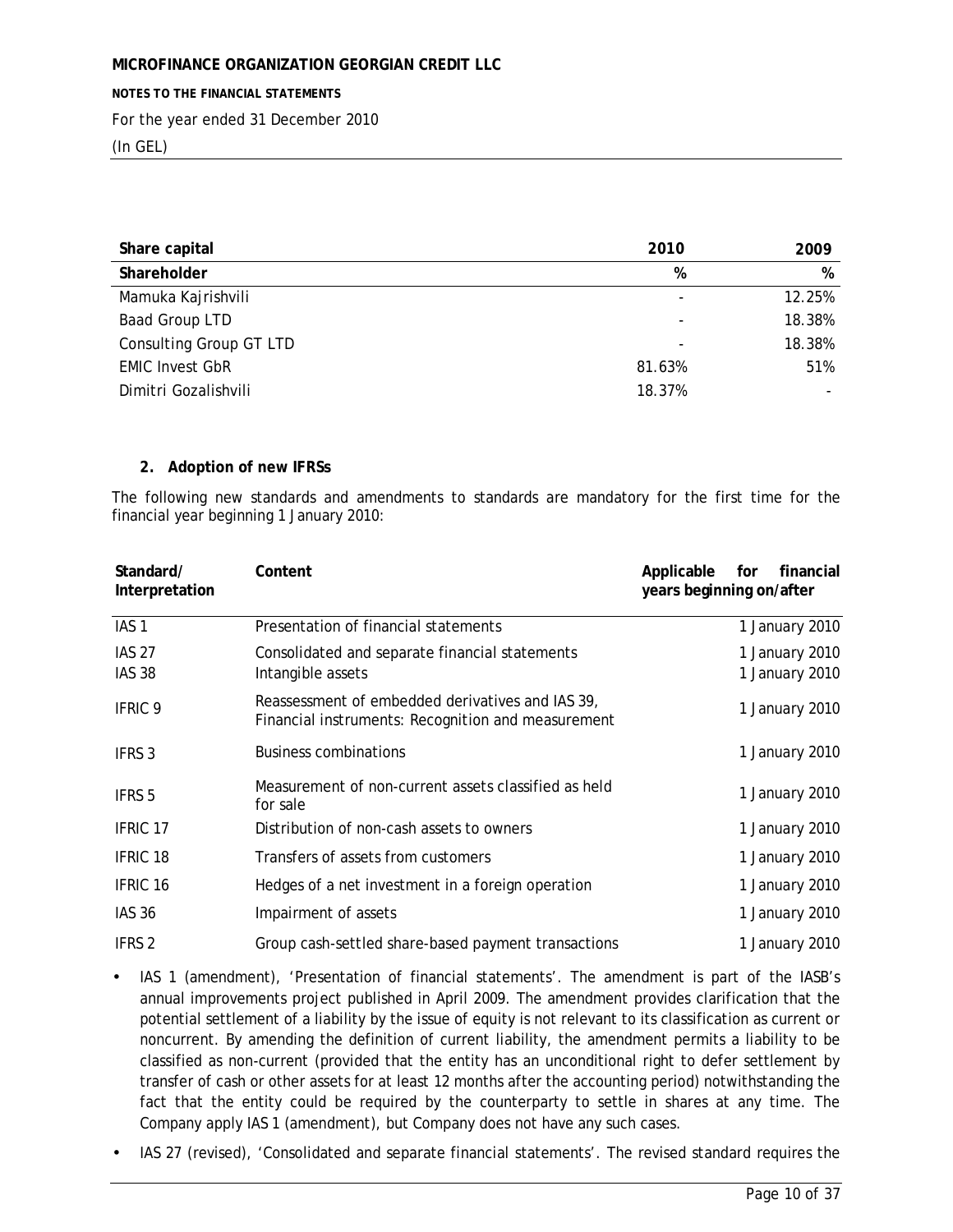**NOTES TO THE FINANCIAL STATEMENTS**

For the year ended 31 December 2010

#### (In GEL)

effects of all transactions with non-controlling interests to be recorded in equity if there is no change in control and these transactions will no longer result in goodwill or gains and losses. The standard also specifies the accounting when control is lost. Any remaining interest in the entity is re-measured to fair value, and a gain or loss is recognised in profit or loss. The amendment does not have an impact on the Company's financial statements.

- IAS 38 (amendment), 'Intangible assets'. The amendment is part of the IASB's annual improvements project published in April 2009. The amendment clarifies guidance in measuring the fair value of an intangible asset acquired in a business combination and it permits the Companying of intangible assets as a single asset if each asset has similar useful economic lives. The amendment does not have an impact on the Company's financial statements.
- IFRIC 9, 'Reassessment of embedded derivatives and IAS 39, Financial instruments: Recognition and measurement', effective 1 July 2009. This amendment to IFRIC 9 requires an entity to assess whether an embedded derivative should be separated from a host contract when the entity reclassifies a hybrid financial asset out of the 'fair value through profit or loss' category. This assessment is to be made based on circumstances that existed on the later of the date the entity first became a party to the contract and the date of any contract amendments that significantly change the cash flows of the contract. If the entity is unable to make this assessment, the hybrid instrument must remains classified as at fair value through profit or loss in its entirety. IFRIC 9 does not have an impact on the Company's financial statements.
- IFRS 3 (revised), 'Business combinations'. The revised standard continues to apply the acquisition method to business combinations, with some significant changes. For example, all payments to purchase a business are to be recorded at fair value at the acquisition date, with contingent payments classified as debt subsequently re-measured through the income statement. There is a choice on an acquisition-by-acquisition basis to measure the non-controlling interest in the acquire either at fair value or at the non-controlling interest's proportionate share of the acquirer's net assets. All acquisition-related costs should be expensed. The amendment does not have an impact on the Company's financial statements.
- IFRS 5 (amendment), 'Measurement of non-current assets classified as held for sale'. The amendment is part of the IASB's annual improvements project published in April 2009. The amendment provides clarification that IFRS 5, 'Non-current assets held for sale and discontinued operations' specifies the disclosures required in respect of non-current assets (or disposal Company's) classified as held for sale or discontinued operations. It also clarifies that the general requirement of IAS 1 still apply, particularly IAS1 paragraph 15 (to achieve a fair presentation) and paragraph 125 (sources of estimation uncertainty). The amendment does not have an impact on the Company's financial statements.
- IFRIC 17, 'Distribution of non-cash assets to owners'. The interpretation is part of the IASB's annual improvements project published in April 2009. It provides guidance on accounting for arrangements whereby an entity distributes noncash assets to shareholders either as a distribution of reserves or as dividends. IFRS 5 has also been amended to require that assets are classified as held for distribution only when they are available for distribution in their present condition and the distribution is highly probable. The Company is not impacted by applying IFRIC 17.
- IFRIC 18, 'Transfers of assets from customers', was issued in January 2009. It clarifies how to account for transfers of items of property, plant and equipment by entities that receive such transfers from their customers. The interpretation also applies to agreements in which an entity receives cash from a customer when that amount of cash must be used only to construct or acquire an item of property,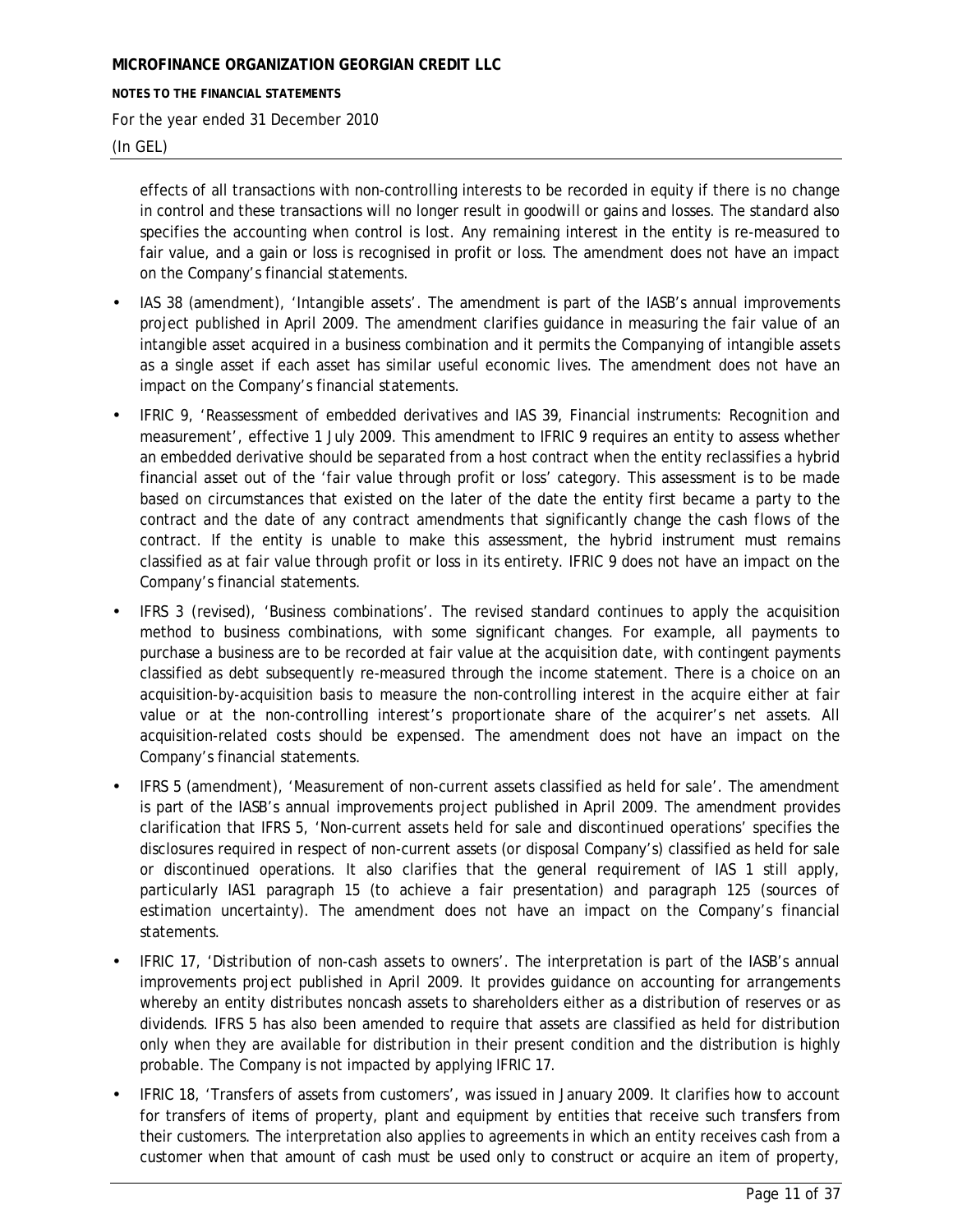**NOTES TO THE FINANCIAL STATEMENTS**

For the year ended 31 December 2010

#### (In GEL)

plant and equipment and the entity must then use that item to provide the customer with ongoing access to supply of goods and/or services. The Company is not impacted by applying IFRIC 18.

- IFRIC 16, 'Hedges of a net investment in a foreign operation' effective 1 July 2009. This amendment states that, in a hedge of a net investment in a foreign operation, qualifying hedging instruments may be held by any entity or entities within the group, including the foreign operation itself, as long as the designation, documentation and effectiveness requirements of IAS 39 that relate to a net investment hedge are satisfied. In particular, the group should clearly document its hedging strategy because of the possibility of different designations at different levels of the group. IAS 38 (amendment), 'Intangible assets', effective 1 January 2010. The amendment clarifies guidance in measuring the fair value of an intangible asset acquired in a business combination and permits the grouping of intangible assets as a single asset if each asset has similar useful economic lives. IFRIC 16 does not have an impact on the Company's financial statements.
- IAS 36 (amendment), 'Impairment of assets', effective 1 January 2010. The amendment clarifies that the largest cash-generating unit (or group of units) to which goodwill should be allocated for the purposes of impairment testing is an operating segment, as defined by paragraph 5 of IFRS 8, 'Operating segments' (that is, before the aggregation of segments with similar economic characteristics). The amendment does not have an impact on the Company's financial statements.
- IFRS 2 (amendments), 'Group cash-settled share-based payment transactions', effective form 1 January 2010. In addition to incorporating IFRIC 8, 'Scope of IFRS 2', and IFRIC 11, 'IFRS 2 - Group and treasury share transactions', the amendments expand on the guidance in IFRIC 11 to address the classification of group arrangements that were not covered by that interpretation. The amendment does not have an impact on the Company's financial statements.

New standards, amendments and interpretations issued but not effective for the financial year beginning 1 January 2010 and not early adopted.

The Company's assessment of the impact of these new standards and interpretations is set out below.

- IFRS 9, 'Financial instruments', issued in November 2009. This standard is the first step in the process to replace IAS 39, 'financial instruments: recognition and measurement'. IFRS 9 introduces new requirements for classifying and measuring financial assets and is likely to affect the group's accounting for its financial assets. The standard is not applicable until 1 January 2013 but is available for early adoption. However, the standard has not yet been endorsed by the EU. The amendment will not result in a material impact on the Company's financial statements.
- Revised IAS 24 (revised), 'Related party disclosures', issued in November 2009. It supersedes IAS 24, 'Related party disclosures', issued in 2003. IAS 24 (revised) is mandatory for periods beginning on or after 1 January 2011. Earlier application, in whole or in part, is permitted. However, the standard has not yet been endorsed by the Company. The amendment is not expected to have an impact on the Company's financial statements.
- 'Classification of rights issues' (amendment to IAS 32), issued in October 2009. The amendment applies to annual periods beginning on or after 1 February 2010. Earlier application is permitted. The amendment addresses the accounting for rights issues that are denominated in a currency other than the functional currency of the issuer. Provided certain conditions are met, such rights issues are now classified as equity regardless of the currency in which the exercise price is denominated. Previously, these issues had to be accounted for as derivative liabilities. The amendment applies retrospectively in accordance with IAS 8 'Accounting policies, changes in accounting estimates and errors'. The amendment is not expected to have an impact on the Company's financial statements.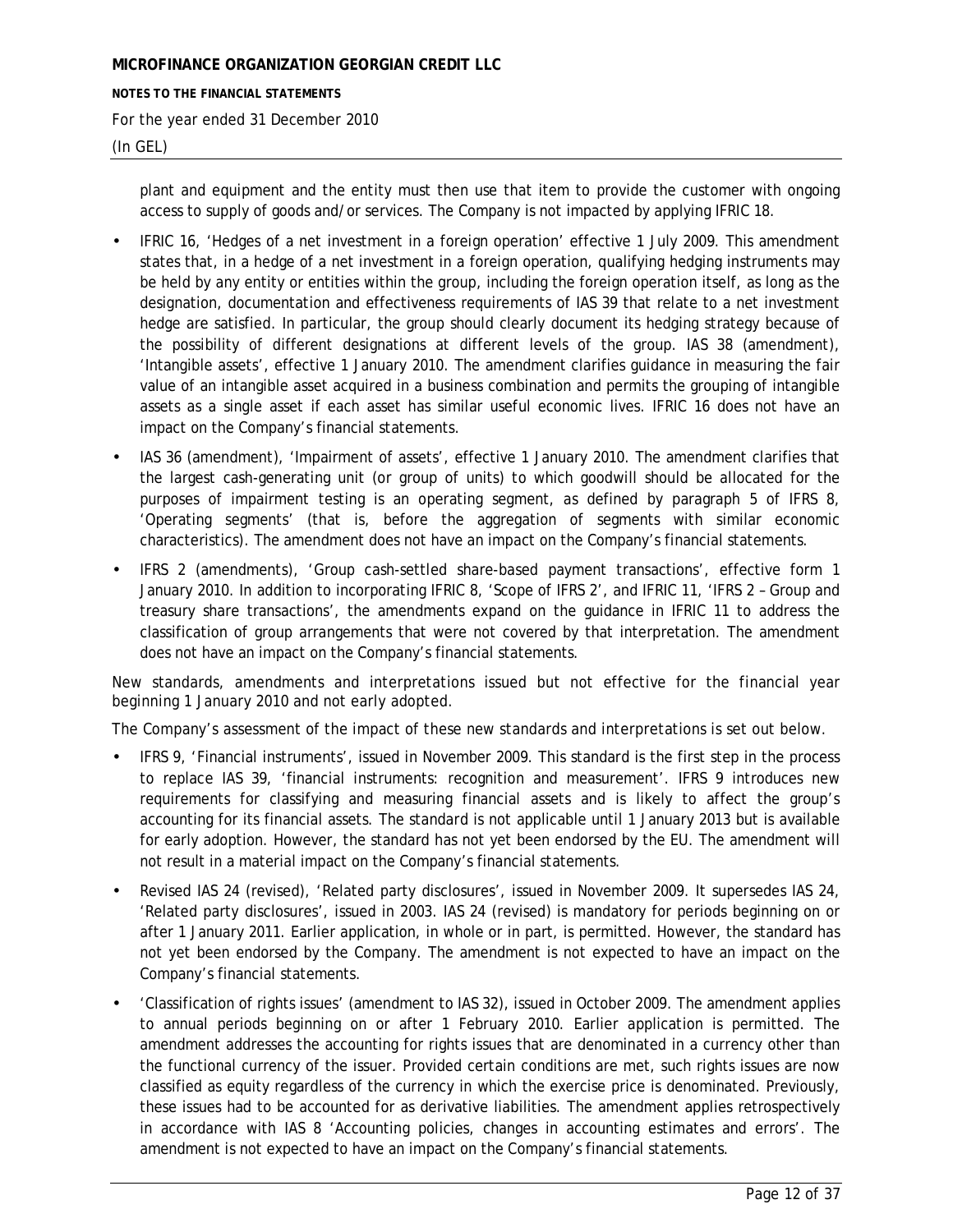#### **NOTES TO THE FINANCIAL STATEMENTS**

For the year ended 31 December 2010

(In GEL)

- IFRIC 19, 'Extinguishing financial liabilities with equity instruments', effective 1 July 2010. The interpretation clarifies the accounting by an entity when the terms of a financial liability are renegotiated and result in the entity issuing equity instruments to a creditor of the entity to extinguish all or part of the financial liability (debt for equity swap). It requires a gain or loss to be recognised in profit or loss, which is measured as the difference between the carrying amount of the financial liability and the fair value of the equity instruments issued. If the fair value of the equity instruments issued cannot be reliably measured, the equity instruments should be measured to reflect the fair value of the financial liability extinguished. It is not expected to have any impact on the Company's financial statements.
- 'Prepayments of a minimum funding requirement' (amendments to IFRIC 14). The amendments correct an unintended consequence of IFRIC 14, 'IAS 19 – The limit on a defined benefit asset, minimum funding requirements and their interaction'. Without the amendments, entities are not permitted to recognise as an asset some voluntary prepayments for minimum funding contributions. This was not intended when IFRIC 14 was issued, and the amendments correct this. The amendments are effective for annual periods beginning 1 January 2011. Earlier application is permitted. The amendments should be applied retrospectively to the earliest comparative period presented. The amendment is not expected to have an impact on the Company's financial statements.

# **3. Critical accounting estimates and judgments**

The Company makes certain estimates and assumptions regarding the future. Estimates and judgments are continually evaluated based on historical experience and other factors, including expectations of future events that are believed to be reasonable under the circumstances. In the future, actual experience may deviate from these estimates and assumptions. The estimates and assumptions that have a significant risk of causing a material adjustment to the carrying amounts of assets and liabilities within the next financial year are discussed below.

• **Fair value of financial instruments**. Where the fair value of financial assets and financial liabilities recorded in the statement of financial position cannot be derived from active markets, there are determined using variety of valuation techniques that include the use of mathematical models. The input to these models is taken from observable markets where possible, but if it is not feasible, a degree of judgment is required in establishing a fair value.

• **Useful lives of intangible assets and property, plant and equipment.** Intangible assets and property, plant and equipment are amortized or depreciated over their useful lives. Useful lives are based on the management's estimates of the period that the assets will generate revenue, which are periodically reviewed for continued appropriateness. Changes to estimates can result in significant variations in the carrying value and amounts charged to the statement of comprehensive income in specific periods.

• **Initial recognition of related party transactions.** In the normal course of business the Company enters into transactions with its related parties. IAS 39 requires initial recognition of financial instruments based on their fair values. Judgement is applied in determining if transactions are priced at market or nonmarket interest rates, where there is no active market for such transactions. The basis for judgement is pricing for similar types of transactions with unrelated parties and effective interest rate analysis. In management judgment, at December 31, 2010 and 2009, there were no loans and advances at other then market conditions. Terms and conditions of related party balances are disclosed in Note 20.

• **Income taxes.** During the ordinary course of business, there are many transactions and calculations for which the ultimate tax determination is uncertain. As a result, the company recognizes tax liabilities based on estimates of whether additional taxes and interest will be due. These tax liabilities are recognized when, despite the company's belief that its tax return positions are supportable, the company believes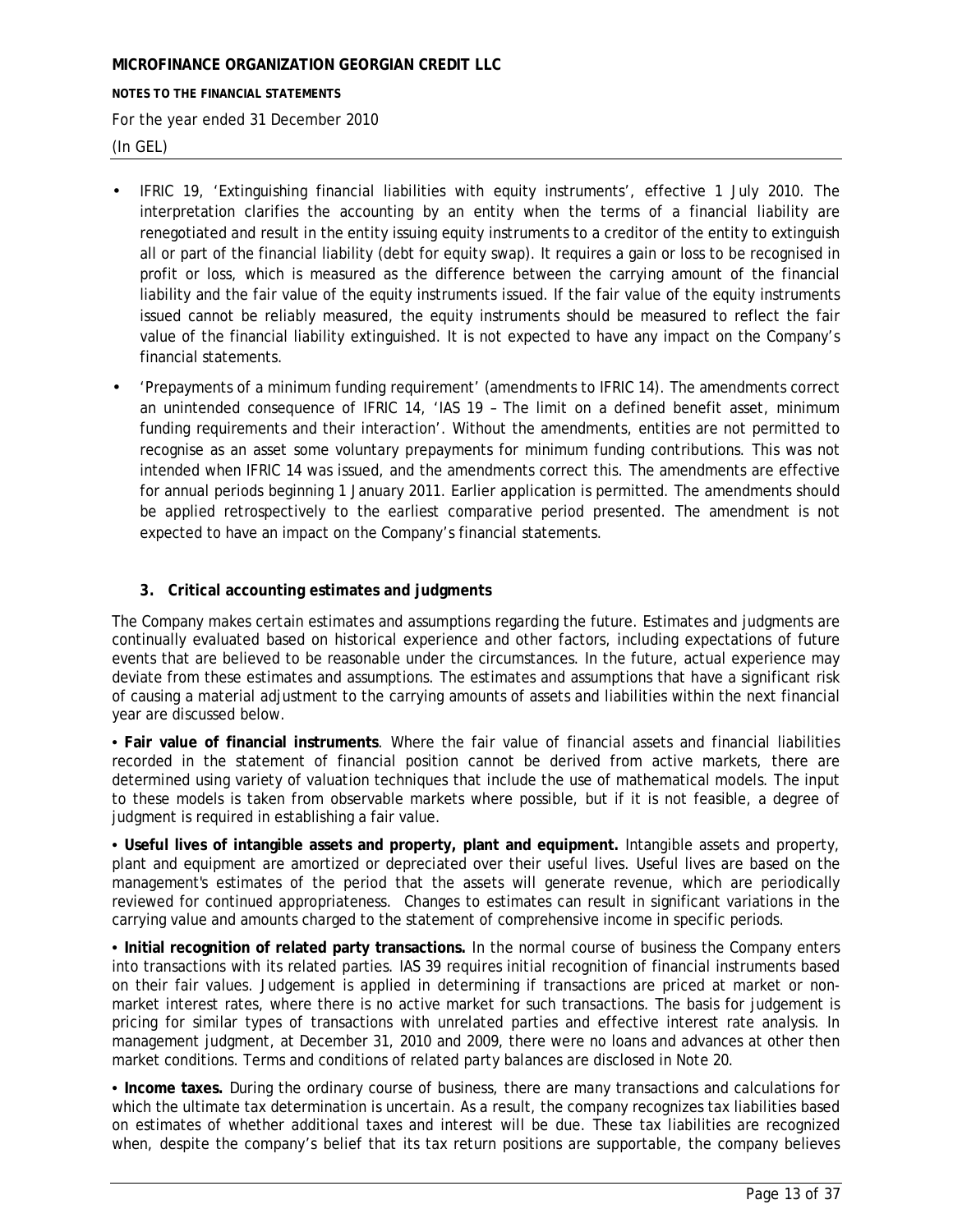**NOTES TO THE FINANCIAL STATEMENTS**

For the year ended 31 December 2010

#### (In GEL)

that certain positions are likely to be challenged and may not be fully sustained upon review by tax authorities. As a result company minimizes the risks related to this fact. The company believes that its accruals for tax liabilities are adequate for all open audit years based on its assessment of many factors including past experience and interpretations of tax law. This assessment relies on estimates and assumptions and may involve a series of complex judgments about future events. To the extent that the final tax outcome of these matters is different than the amounts recorded, such differences will impact income tax expense in the period in which such determination is made.

• **Legal proceedings.** The Company only recognizes a provision where there is a present obligation from a past event, a transfer of economic benefits is probable and the amount of costs of the transfer can be estimated reliably. In instances where the criteria are not met, a contingent liability may be disclosed in the notes to the financial statements. Realization of any contingent liabilities not currently recognized or disclosed in the financial statements could have a material effect on the Company's financial position. Application of these accounting principles to legal cases requires the Company's management to make determinations about various factual and legal matters beyond its control. The Company reviews outstanding legal cases following developments in the legal proceedings and at each balance sheet date, in order to assess the need for provisions in its financial statements. Among the factors considered in making decisions on provisions are the nature of litigation, claim or assessment, the legal process and potential level of damages in the jurisdiction in which the litigation, claim or assessment has been brought, the progress of the case (including the progress after the date of the financial statements but before those statements are issued), the opinions or views of legal advisers, experience on similar cases and any decision of the Company's management as to how it will respond to the litigation, claim or assessment.

# **4. Summary of significant accounting policies**

# **Basis of preparation**

The principal accounting policies adopted in the preparation of the financial statements are set out below. The policies have been consistently applied to all the years presented, unless otherwise stated.

These financial statements have been prepared in accordance with International Financial Reporting Standards, International Accounting Standards and Interpretations (collectively IFRS) issued by the International Accounting Standards Board (IASB) as adopted by the European Union ("adopted IFRSs"), and are in accordance with IFRS as issued by the IASB.

The Organization keeps its books and records in Georgian lary in accordance with the requirements to the accounting in Georgia. The aforesaid financial statements are prepared on the basis of the Organization's accounting records, which are respectively adjusted and re-classified for the reliable presentation in accordance with IFRS.

The financial statements have been prepared on the historical cost basis. The reporting period for the Organization is the calendar year from January 1 to December 31.

# **Foreign currency translation**

The functional currency of the company is the currency of the primary economic environment in which the entity operates. The Company's functional currency and the Company's presentation currency is the national currency of Georgia, Lari.

Monetary assets and liabilities are translated into functional currency at the official exchange rate for the respective balance sheet dates. Foreign exchange gains and losses resulting from the settlement of transactions and from the translation of monetary assets and liabilities at year-end official exchange rates are recognised in profit or loss. Translation at year-end rates does not apply to nonmonetary items.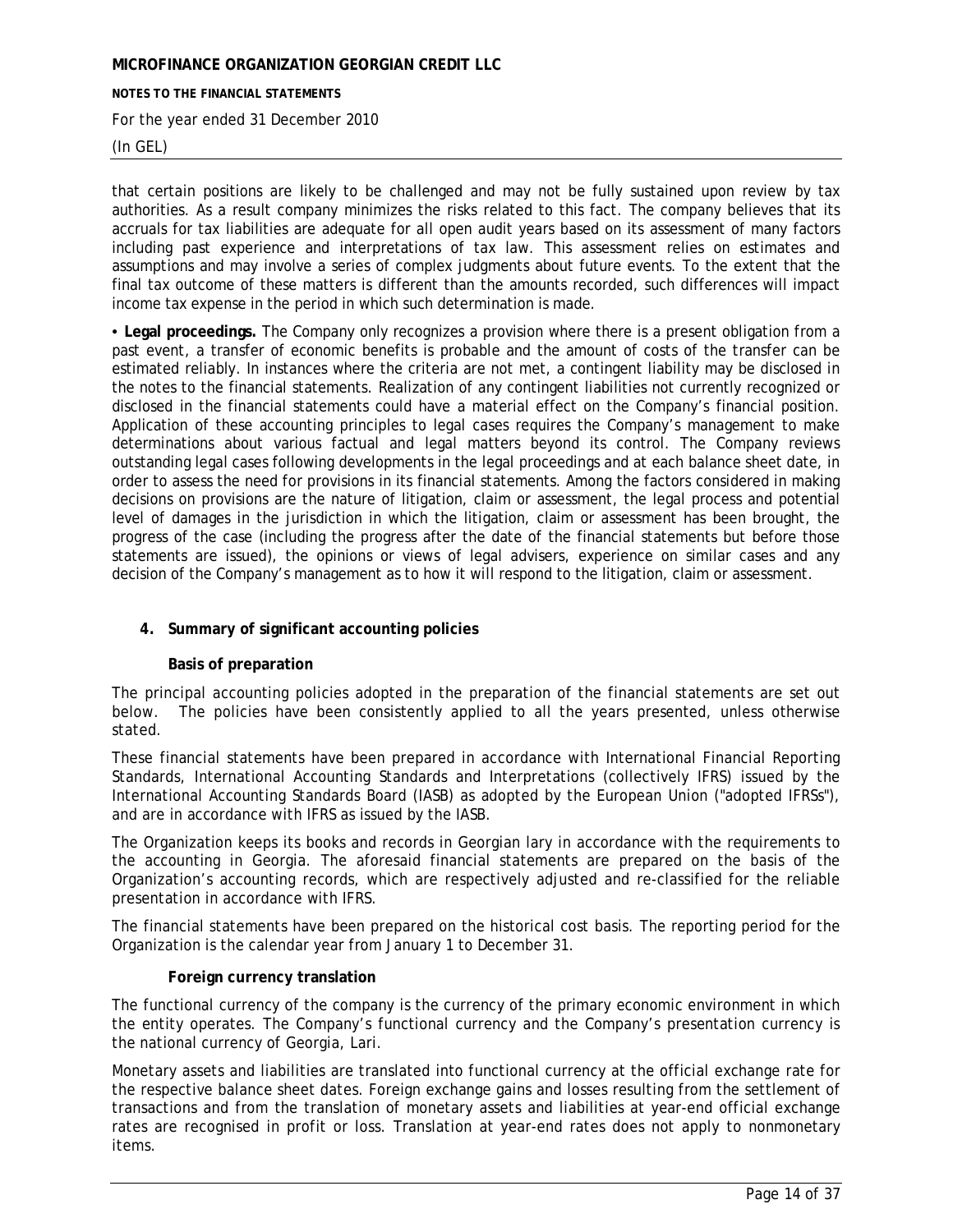#### **NOTES TO THE FINANCIAL STATEMENTS**

For the year ended 31 December 2010

#### (In GEL)

At 31 December 2010 and 2009 the closing rate of exchange used for translating foreign currency balances was:

**Official rate of the National Bank of Georgia** 

|                                |            |        | ~          |
|--------------------------------|------------|--------|------------|
|                                | <b>USD</b> | EUR    | <b>GBP</b> |
| Exchange rate as at 31.12.09   | 1,6858     | 2,4195 | 2,6735     |
| Exchange rate as at 31.12.10   | 1,7728     | 2,3500 | 2,7393     |
| Average exchange rate for 2009 | 1,6705     | 2,3305 | 2,6143     |
| Average exchange rate for 2010 | 1,7826     | 2,3644 | 2,7548     |

# **Financial Instruments**

**Initial recognition.** Financial assets in the scope of IAS 39 are classified as either financial assets at fair value through profit or loss, loans and receivables, held to maturity investments, or available for sale financial assets. The Company determines the classification of its financial assets upon initial recognition.

### **Fair value through profit or loss**

This category comprises only in-the-money derivatives. They are carried in the statement of financial position at fair value with changes in fair value recognised in the statement of comprehensive income in the finance income or expense line Other than derivative financial instruments which are not designated as hedging instruments, company does not have any assets held for trading nor does it voluntarily classify any financial assets as being at fair value through profit or loss.

#### **Held to maturity investments**

Non derivative financial assets with fixed or determinable payments and fixed maturity are classified as held to maturity when the company has positive intention and ability to hold them upon maturity. The Company does not have any assets as being classified held to maturity.

#### **Loans to customers**

These assets are non-derivative financial assets with fixed or determinable payments that are not quoted in an active market. They are initially recognised at fair value plus transaction costs that are directly attributable to their acquisition or issue, and are subsequently carried at amortised cost using the effective interest rate method, less provision for impairment.

#### **Provision for loan losses**

The Company assesses at the end of each reporting period whether there is any objective evidence that a loans (principal amount and accrued interest) and receivables are impaired. If any such evidence exists, the Company determines the amount of any provision expenses. If there is objective evidence that an provision expenses on loans and receivables carried at amortized cost has been incurred, the amount of the loss is measured as the difference between the asset's carrying amount and the present value of estimated future cash flows (excluding future credit losses that have not been incurred) discounted at the financial asset's original effective interest rate (i.e. the effective interest rate computed at initial recognition). The carrying amount of the asset is reduced through use of a provision account. The amount of the loss is recognized in profit or loss. If, in a subsequent period, the amount of the impairment loss decreases and the decrease can be related objectively to an event occurring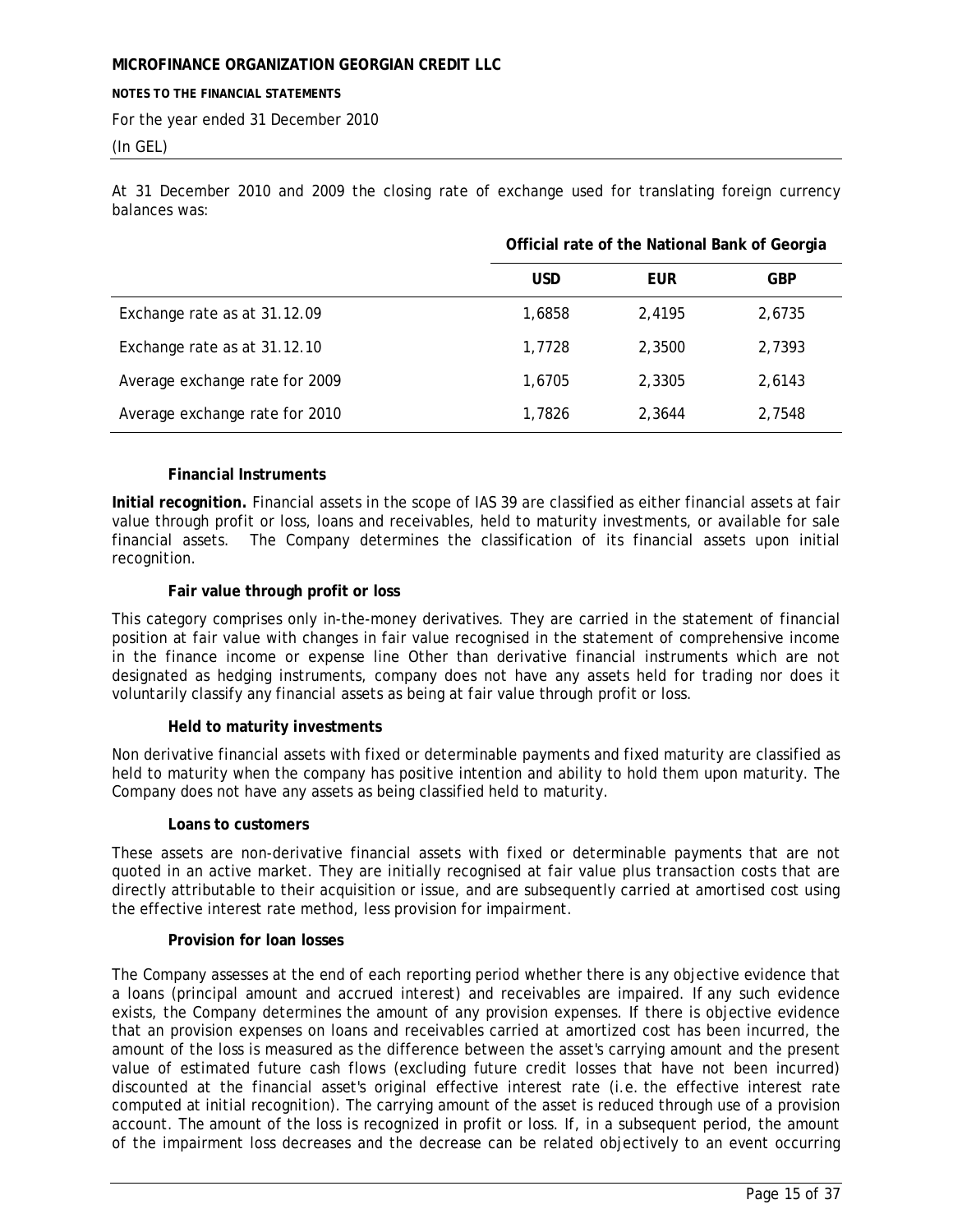#### **NOTES TO THE FINANCIAL STATEMENTS**

For the year ended 31 December 2010

(In GEL)

after the impairment was recognized (such as an improvement in the debtor's credit rating), the previously recognized provision expenses is reversed by adjusting a provision account. The reversal does not result in a carrying amount of the financial asset that exceeds what the amortized cost would have been had the impairment not been recognized at the date the impairment is reversed. The amount of the reversal is recognized in profit or loss.

The provision for loan loss is determined by applying predicted loss percentages to aged loans, grouped by lateness of payments. A loan becomes late as soon as a scheduled instalment is missed.

Percentage for loan loss provision is as follows:

| Loan Qualification | Provisions rate | <b>Overdue Days</b> |  |
|--------------------|-----------------|---------------------|--|
|                    |                 |                     |  |
| Ordinary           | 0%              | $1 - 30$            |  |
| Significant        | 5%              | $30 - 45$           |  |
| Unordinary         | 25%             | 45-120              |  |
| Doubtful           | 50%             | 120-180             |  |
| Bad                | 100%            | 180                 |  |

#### **Loans write-off policy**

Company writes off loans only in the following cases:

- Owner of business dies and business stops functioning.
- Court receives appropriate decision.
- Delinquent loans for more than 180 days.

Write-offs are taken out of the outstanding loans to customers and deducted from the provisions for loan loss.

#### **Available-for-sale**

Non-derivative financial assets not included in the above categories are classified as available for sale and comprise principally the company's strategic investments in entities not qualifying as subsidiaries, associates or jointly controlled entities as well as corporate bonds. They are carried at fair value with changes in fair value generally recognised in other comprehensive income and accumulated in the available-for-sale reserve; Where there is a significant or prolonged decline in the fair value of an available for sale financial asset (which constitutes objective evidence of impairment), the full amount of the impairment, including any amount previously recognised in other comprehensive income, is recognised in profit or loss.

Purchases and sales of available for sale financial assets are recognised on settlement date with any change in fair value between trade date and settlement date being recognised in the available-for-sale reserve. On sale, the cumulative gain or loss recognised in other comprehensive income is reclassified from the available-for-sale reserve to profit or loss.

**Fair value** is the amount for which an asset could be exchanged, or a liability settled, between knowledgeable, willing parties in an arm's length transaction. Fair value is the current bid price for financial assets and current asking price for financial liabilities which are quoted in an active market.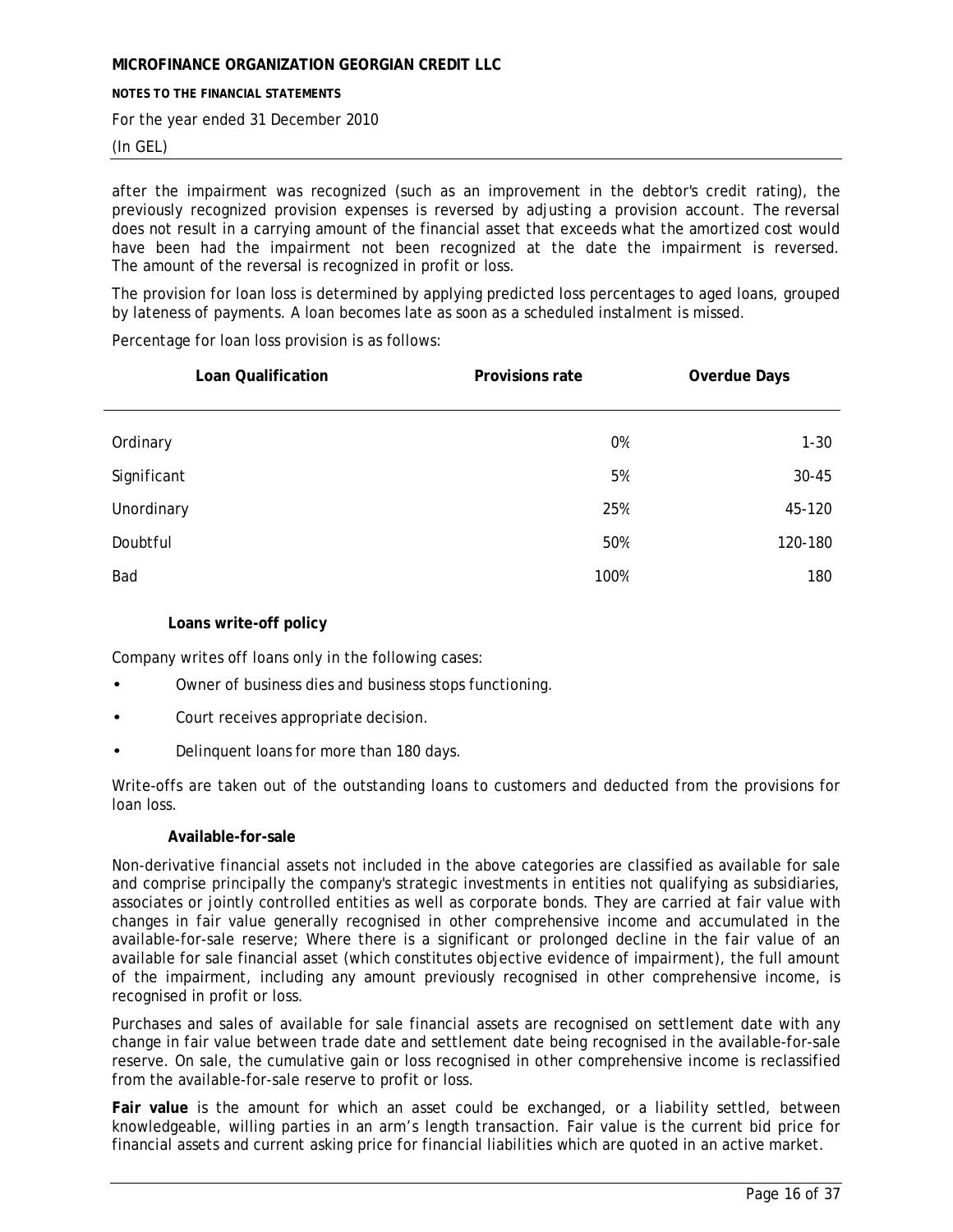**NOTES TO THE FINANCIAL STATEMENTS**

For the year ended 31 December 2010

### (In GEL)

**Cost** is the amount of cash or cash equivalents paid or the fair value of the other consideration given to acquire an asset at the time of its acquisition and includes transaction costs.

**Transaction costs** are incremental costs that are directly attributable to the acquisition, issue or disposal of a financial instrument. An incremental cost is one that would not have been incurred if the transaction had not taken place. Transaction costs include fees and commissions paid to agents (including employees acting as selling agents), advisors, brokers and dealers, levies by regulatory agencies and securities exchanges, and transfer taxes and duties. Transaction costs do not include debt premiums or discounts, financing costs or internal administrative or holding costs.

**Amortised cost** is the amount at which the financial instrument was recognised at initial recognition less any principal repayments, plus accrued interest, and for financial assets less any write-down for incurred impairment losses. Accrued interest includes amortisation of transaction costs deferred at initial recognition and of any premium or discount to maturity amount using the effective interest method. Accrued interest income and accrued interest expense, are not presented separately and are included in the carrying values of related balance sheet items.

### **Derecognition of financial assets**

The company derecognises financial assets when (a) the assets are redeemed or the rights to cash flows from the assets otherwise expired or (b) the company has transferred the rights to the cash flows from the financial assets or entered into a qualifying pass-through arrangement while (i) also transferring substantially all the risks and rewards of ownership of the assets or (ii) neither transferring nor retaining substantially all risks and rewards of ownership but not retaining control. Control is retained if the counterparty does not have the practical ability to sell the asset in its entirety to an unrelated third party without needing to impose additional restrictions on the sale.

# **Offsetting**

Financial assets and liabilities are offset and the net amount reported in the statement of financial position only when there is a legally enforceable right to offset the recognised amounts, and there is an intention to either settle on a net basis, or to realise the asset and settle the liability simultaneously.

#### **Cash and cash equivalents**

Cash and cash equivalents include cash on hand, non-restricted cash on current accounts in banks, and non-restricted cash on bank deposits with original maturity of less than 3 months.

#### **Advances to customers**

Advances to customers are recorded when the company advances money to purchase or originate an unquoted non-derivative receivable from a customer due on fixed or determinable dates and has no intention of trading the receivable. Advances to customers are carried at amortised cost. When impaired financial assets are renegotiated and the renegotiated terms and conditions differ substantially from the previous terms, the new asset is initially recognised at its fair value.

# **Impairment of financial assets carried at amortised cost**

 Impairment losses are recognised in profit or loss when incurred as a result of one or more events ("loss events") that occurred after the initial recognition of the financial asset and which have an impact on the amount or timing of the estimated future cash flows of the financial asset or group of financial assets that can be reliably estimated. The primary factors that the company considers whether a financial asset is impaired is its overdue status and reliability of related collateral, if any. The following other principal criteria are also used to determine that there is objective evidence that an impairment loss has occurred:

- Any instalment is overdue and the late payment cannot be attributed to a delay caused by the settlement systems;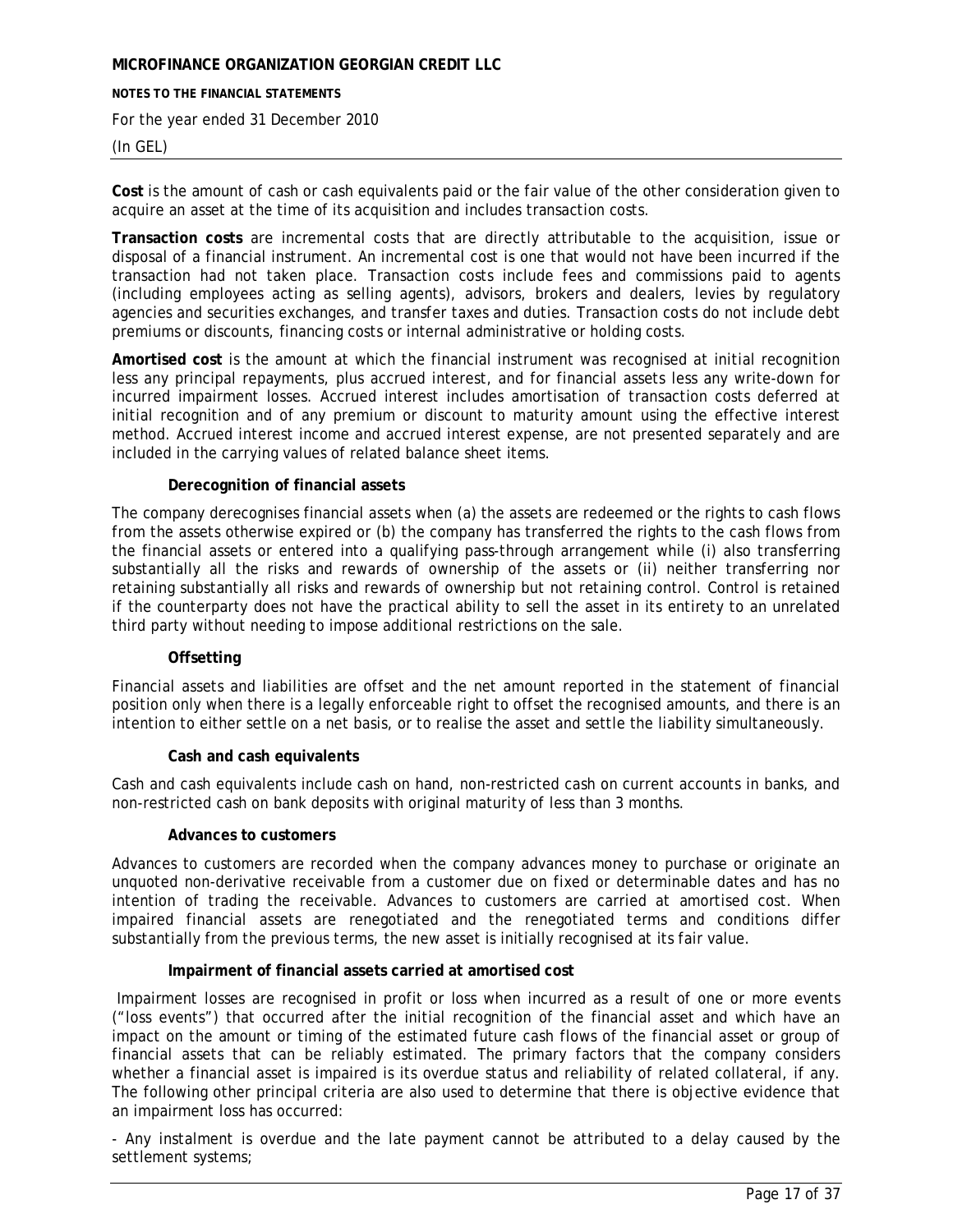**NOTES TO THE FINANCIAL STATEMENTS**

For the year ended 31 December 2010

#### (In GEL)

- The borrower experiences a significant financial difficulty as evidenced by borrower's financial information that the bank obtains;

- The borrower considers bankruptcy or a financial reorganisation;

- There is adverse change in the payment status of the borrower as a result of changes in the national or local economic conditions that impact the borrower;

- The value of collateral significantly decreases as a result of deteriorating market conditions.

The impairment is calculated based on the analysis of assets subject to risks and reflects the amount sufficient, in the opinion of the management, to cover relevant losses. The provisions are created as a result of an individual evaluation of assets subject to risks regarding financial assets being material individually and on the basis of an individual or joint evaluation of financial assets not being material individually.

For the purposes of a collective evaluation of impairment, financial assets are grouped on the basis of similar credit risk characteristics. Future cash flows in a group of financial assets that are collectively evaluated for impairment are estimated on the basis of historical loss experience and the success of recovery of overdue amounts. Historical experience is adjusted on the basis of current observable data to reflect the effects of current conditions that did not affect past periods and to remove the effects of past conditions that do not exist currently. If the terms of an impaired financial asset held at amortised cost are renegotiated or otherwise modified because of financial difficulties of the borrower or issuer, impairment is measured using the original effective interest rate before the modification of terms.

Impairment losses are always recognised through an allowance account to write down the asset's carrying amount to the present value of expected cash flows (which exclude future credit losses that have not been incurred) discounted at the original effective interest rate of the asset. The calculation of the present value of the estimated future cash flows of a collateralised financial asset reflects the cash flows that may result from foreclosure less costs for obtaining and selling the collateral, whether or not foreclosure is probable.

It should be noted that the evaluation of losses includes a subjective factor. The management of the Company believes that the amount of recorded impairment is sufficient to cover losses incurred on assets subject to risks at the reporting date, although it is probable that in certain periods the Company can incur losses greater than recorded impairment.

## **Held for sale assets**

Non-current assets are classified as assets held for sale when their carrying amount is to be recovered principally through a sale transaction and a sale is considered highly probable. They are stated at the lower of carrying amount and fair value less costs to sell if their carrying amount is to be recovered principally through a sale transaction rather than through continuing use.

#### **Property, plant and equipment and intangible assets**

All property plant and equipment is stated at historical cost less depreciation. Historical cost includes expenditure that is directly attributable to the acquisition of the items.

Subsequent costs are included in the asset's carrying amount or recognized as a separate asset, as appropriate, only when it is probable that future economic benefits associated with the item will flow to the Organization and the cost of the item can be measured reliably. All other repairs and maintenance are charged to the income statement during the financial period in which they are incurred.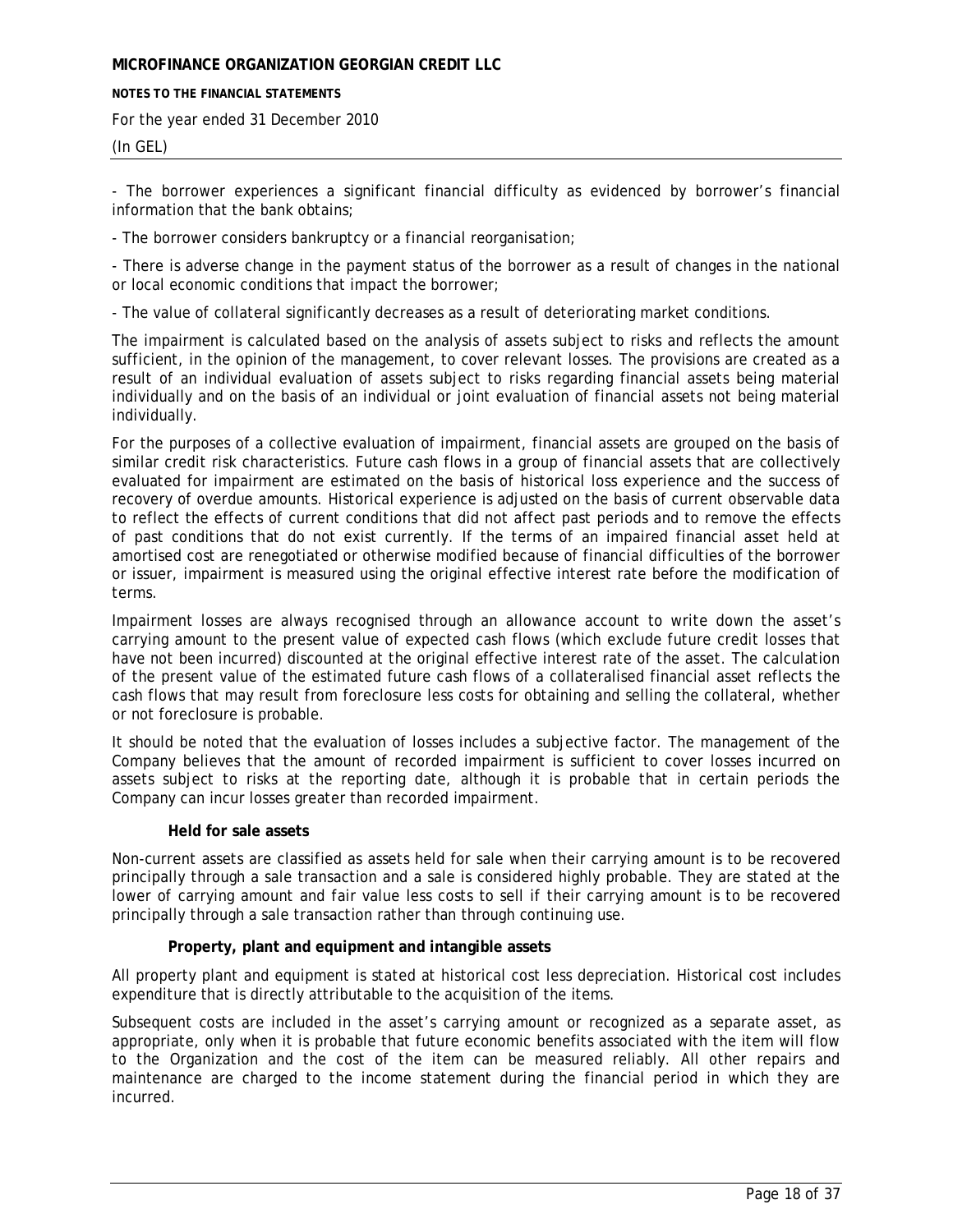#### **NOTES TO THE FINANCIAL STATEMENTS**

For the year ended 31 December 2010

#### (In GEL)

Depreciation, based on a component approach, is calculated using the straight-line method to allocate the cost over the asset's estimated useful lives, as follows:

### **Useful life (year)**

| Group                                |    |
|--------------------------------------|----|
| Furnishing the leased property       |    |
| Furniture and office equipment       |    |
| Computer and communication equipment | 4  |
| <b>Buildings</b>                     | 50 |

The month of acquisition is considered as a whole month for depreciation purpose and the month when property plant and equipment is sold is not included in the calculation of depreciation.

Gains and losses on disposals are determined by comparing proceeds with carrying amount. These are included in the income statement.

#### **Impairment of Assets**

The Organization's accompanying financial statements reflect the effect of the requirements of IAS 36 "Impairment of assets" in force for the reporting periods starting from January 1, 2005 and after this date. The above standard stipulates that the cost of fixed assets and intangibles should be revised when indications of possible impairment of the asset cost exist.

According to the requirements of IAS 36 the asset cost should be calculated as the higher of the net selling price or profitability of the asset use. The net selling price is the amount obtainable from the sale of an asset to non-related parties in an arm's length transaction less direct sales expenses. Profit from an asset use is the current value of expected cash flows from an asset use during its useful life and its disposal.

The above standard stipulates that during determination of an asset use profitability the Organization should apply expected cash flows which should reflect current state of an asset and present qualitative estimation made by the management regarding the totality of economic conditions existed during remaining useful life of an asset. Expected cash flows should be discounted at the rate that reflects current market assessments of the value of money in time and risks associated with the asset.

#### **Intangible assets**

Intangible assets are stated at the amount initially recognized; less accumulated amortization and accumulated impairment losses.

Intangible assets acquired separately from a business are carried initially at cost. The initial cost is the aggregate amount paid and the fair value of any other consideration given to acquire the asset.

Intangible assets with a finite life are amortized on a straight-line basis over their expected useful lives, as follows: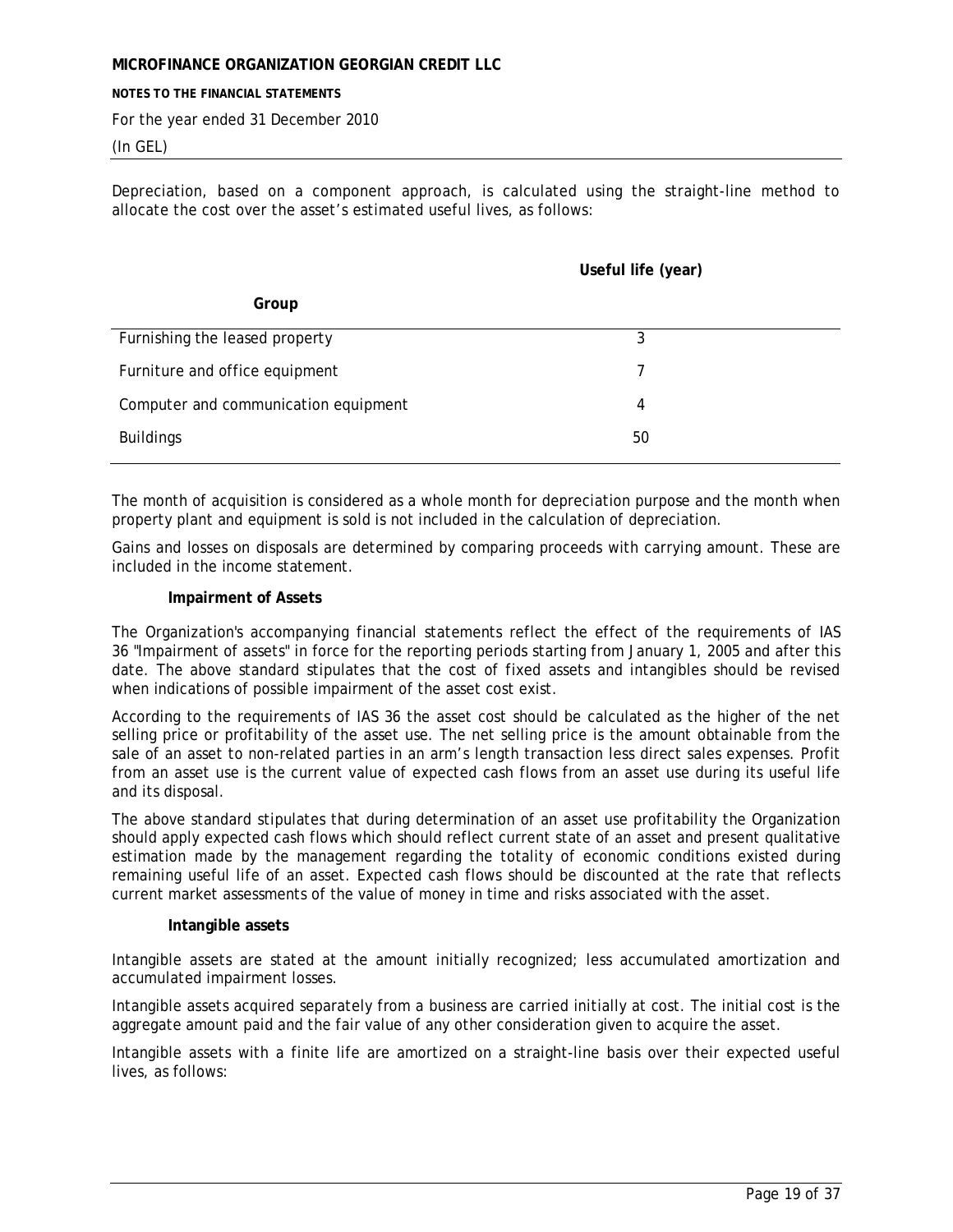**NOTES TO THE FINANCIAL STATEMENTS**

For the year ended 31 December 2010

(In GEL)

| Group                   | Useful life (year) |
|-------------------------|--------------------|
| Computer programmes     |                    |
| Other intangible assets |                    |

### **Taxation**

The tax expense for the period comprises current and deferred tax. Tax is recognized in the statement of comprehensive income, except to the extent that it relates to items recognized in other comprehensive income or directly in equity. In this case the tax is also recognized in other comprehensive income or directly in equity, respectively.

The current income tax charge is calculated on the basis of the tax laws enacted or substantively enacted at the balance sheet date in the country where the company operates and generates taxable income. Management periodically evaluates positions taken in tax returns with respect to situations in which applicable tax regulation is subject to interpretation. It establishes provisions where appropriate on the basis of amounts expected to be paid to the tax authorities.

Deferred income tax is recognized, using the liability method, on temporary differences arising between the tax bases of assets and liabilities and their carrying amounts in the financial statements. However, the deferred income tax is not accounted for if it arises from initial recognition of an asset or liability in a transaction other than a business combination that at the time of the transaction affects neither accounting nor taxable profit and loss. Deferred income tax is determined using tax rate (and laws) that has been enacted or substantially enacted by the balance sheet date and is expected to apply when the related deferred income tax asset is realized or the deferred income tax liability is settled.

Deferred income tax assets are recognized only to the extent that it is probable that future taxable profit will be available against which the temporary differences can be utilized. Deferred income tax assets and liabilities are offset when there is a legally enforceable right to offset current tax assets against current tax liabilities and when the deferred income taxes assets and liabilities relate to income taxes levied by the same taxation authority on either the taxable entity where there is an intention to settle the balances on a net basis.

# **Borrowings**

Borrowings are initially recognized at fair value. Subsequently, amounts due are stated at amortized cost and any difference between net proceeds and the redemption value is recognized in the statement of operations over the period of the borrowings, using the effective interest method.

#### **Contingencies**

Contingent liabilities are not recognized in the statement of financial position but are disclosed unless the possibility of any outflow in settlement is remote. A contingent asset is not recognized in the statement of financial position but disclosed when an inflow of economic benefits is probable.

# **Recognition of income and expense**

Interest income and expense are recorded in the income statement for all debt instruments on an accrual basis using the effective interest method. This method defers, as part of interest income or expense, all fees paid or received between the parties to the contract that are an integral part of the effective interest rate, transaction costs and all other premiums or discounts.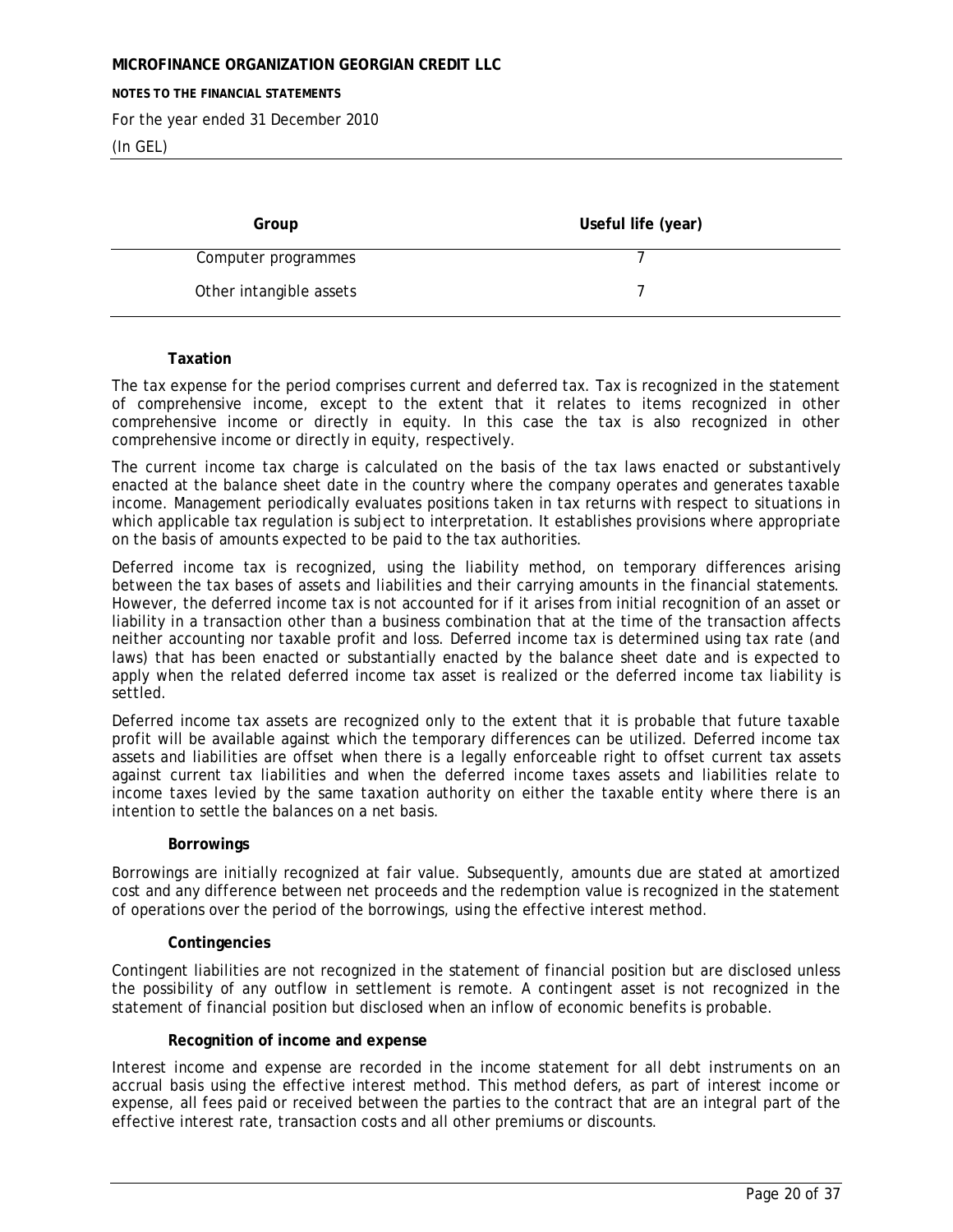**NOTES TO THE FINANCIAL STATEMENTS**

For the year ended 31 December 2010

#### (In GEL)

Fees integral to the effective interest rate include origination fees received or paid by the entity relating to the creation or acquisition of a financial asset or issuance of a financial liability, for example fees for evaluating creditworthiness, evaluating and recording guarantees or collateral, negotiating the terms of the instrument and for processing transaction documents. Commitment fees received by the Company to originate loans at market interest rates are integral to the effective interest rate if it is probable that the Company will enter into a specific lending arrangement and does not expect to sell the resulting loan shortly after origination.

When loans and other debt instruments become doubtful of collection, they are written down to present value of expected cash inflows and interest income is thereafter recorded for the unwinding of the present value discount based on the asset's effective interest rate which was used to measure the impairment loss.

All other fees, commissions and other income and expense items are generally recorded on an accrual basis by reference to completion of the specific transaction assessed on the basis of the actual service provided as a proportion of the total services to be provided.

#### **Post balance-sheet events**

Post-balance sheet events and events before the date of financial statements authorization for issue that provide additional information about the Company's financial statements are reported in the financial statements. Post-balance sheet events that do not affect the financial position of the Company at the balance sheet date are disclosed in the notes to the financial statements when material.

## **Staff costs and related contributions**

Wages, salaries, bonuses are accrued in the year in which the associated services are rendered by the employees of the Company.

#### **Provisions, Contingent Liabilities and Contingent Assets**

Contingent liabilities are not reflected in the financial statements, except for the cases when the outflow of economic benefits is likely to origin and the amount of such liabilities can be reliably measured. The information on contingent liabilities is disclosed in the Notes to the financial statements with the exception of cases, when the outflow of economic benefits is unlikely.

Contingent assets are not reflected in the financial statements, but the information on them is disclosed when inflow of economic benefits is possible. If economic benefits are sure to occur, an asset and related income are recognized in the financial statements for the period, when the evaluation change occurred.

A provision is a liability of uncertain timing or amount. A liability is a present obligation of the entity arising from past events, the settlement of which is expected to result in an outflow from the entity of resources embodying economic benefits. An obligating event is an event that creates a legal or constructive obligation that results in an entity having no realistic alternative to settling that obligation. A legal obligation is an obligation that derives from:

(a) A contract (through its explicit or implicit terms);

- (b) Legislation; or
- (c) Other operation of law.

A constructive obligation is an obligation that derives from an entity's actions where:

(a) By an established pattern of past practice, published policies or a sufficiently specific current statement, the entity has indicated to other parties that it will accept certain responsibilities; and

(b) As a result, the entity has created a valid expectation on the part of those other parties that it will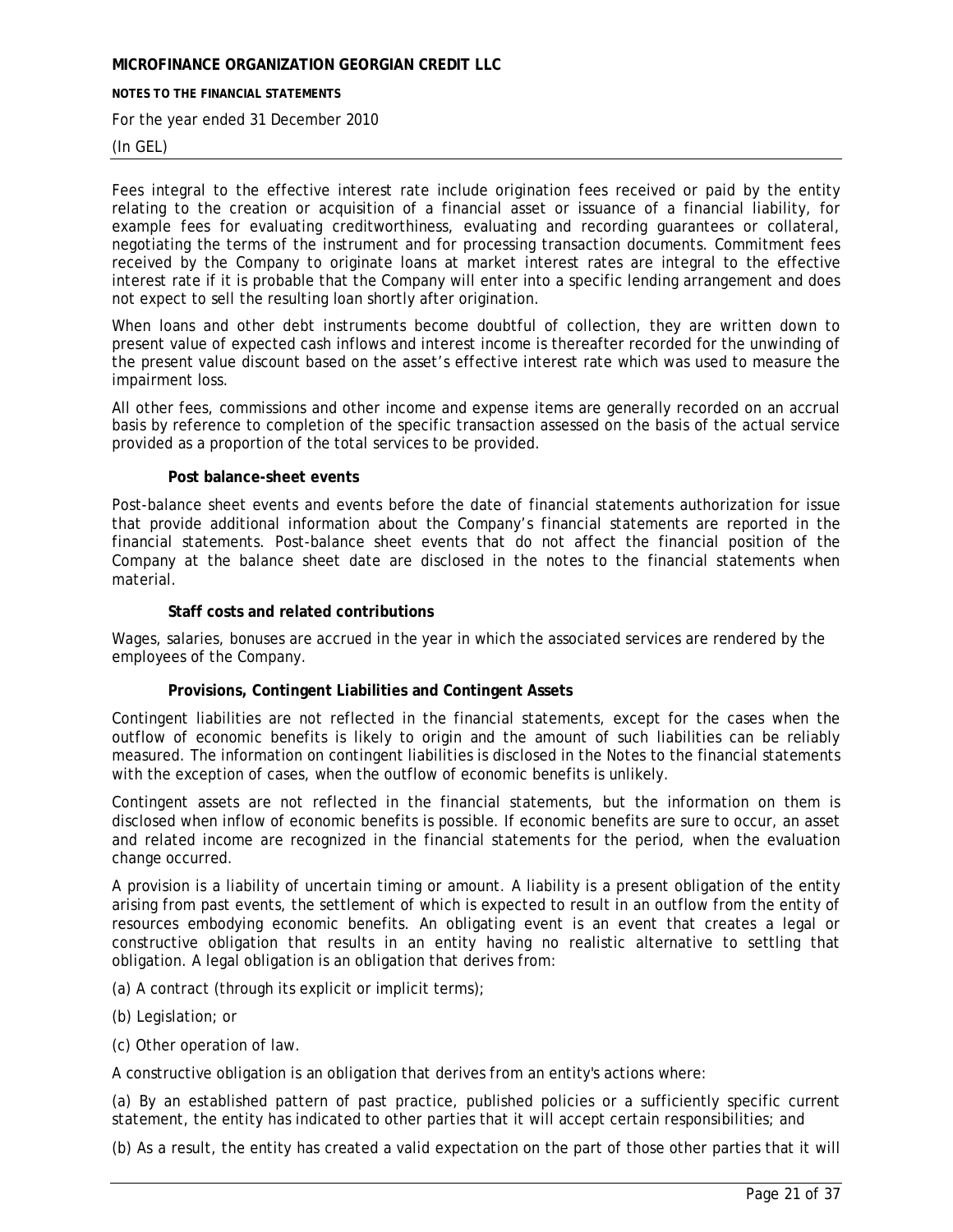**NOTES TO THE FINANCIAL STATEMENTS**

For the year ended 31 December 2010

# (In GEL)

discharge those responsibilities.

# **5. Cash and cash equivalents**

|                                       | 2010      | 2009      |
|---------------------------------------|-----------|-----------|
| Cash on hand                          | 102,375   | 4,798     |
| Cash at bank (in GEL)                 | 2,189     | 28,121    |
| Cash at bank (in other currencies)    | 458,964   | 292,211   |
|                                       | 563,528   | 325,130   |
| Loan to customers<br>6.               |           |           |
|                                       | 2010      | 2009      |
| Originated loans to customers         | 3,729,549 | 1,121,617 |
| Accrued interest                      | 114,997   | 42,457    |
|                                       | 3,844,546 | 1,164,074 |
| Less: allowance for impairment losses | (69, 412) | (16, 274) |
|                                       | 3,775,134 | 1,147,800 |
|                                       |           |           |
| Analysis by sector:                   | 2010      | 2009      |
| Sustainable loan                      | 2,072,325 | 315,030   |
| Free Ioan                             | 937,989   | 701,293   |
| Consumer Ioan                         | 641,431   | 19,757    |
| Lombard Ioan                          | 191,462   | 127,994   |
| Agricultural installment              | 1,338     |           |
|                                       | 3,844,545 | 1,164,074 |
| Less: allowance for impairment losses | (69, 411) | (16, 274) |
|                                       | 3,775,134 | 1,147,800 |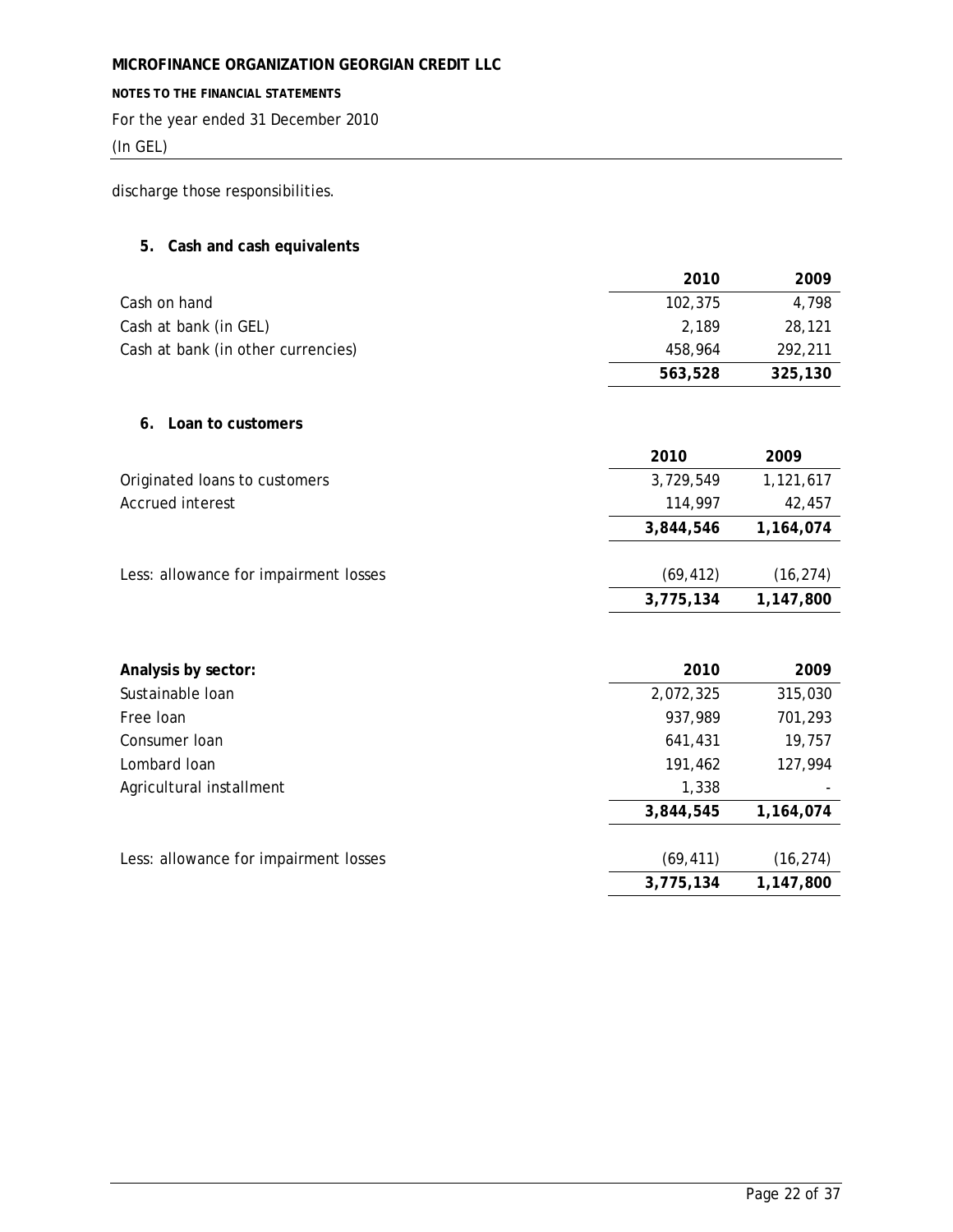**NOTES TO THE FINANCIAL STATEMENTS**

For the year ended 31 December 2010

(In GEL)

# **7. Investment property**

| Historical cost                            | Land      | <b>Buildings</b> | <b>Total</b> |
|--------------------------------------------|-----------|------------------|--------------|
| Historical cost 31.12.2008                 | 34,062    | 46,000           | 80,062       |
| Additions                                  | 16,821    |                  | 16,821       |
| Disposals                                  |           |                  |              |
| Historical cost 31.12.2009                 | 50,883    | 46,000           | 96,883       |
| Additions                                  | 96,462    | 28,878           | 125,340      |
| Disposals                                  | (34, 798) |                  | (34, 798)    |
| Historical cost 31.12.2010                 | 112,547   | 74,878           | 187,425      |
|                                            |           |                  |              |
| Accumulated depreciation                   |           |                  |              |
| Accumulated depreciation 31.12.2008        |           | (262)            | (262)        |
| Depreciation 2009                          |           | (920)            | (920)        |
| Accumulated depreciation of disposals 2009 |           |                  |              |
| Accumulated depreciation 31.12.2009        |           | (1, 182)         | (1, 182)     |
| Depreciation 2010                          |           | (920)            | (920)        |
| Accumulated depreciation of disposals 2010 |           |                  |              |
| Accumulated depreciation 31.12.2010        |           | (2, 102)         | (2, 102)     |
|                                            |           |                  |              |
| Net book value                             |           |                  |              |
| Net book value 31.12. 2009                 | 50,883    | 44,818           | 95,701       |
| Net book value 31.12. 2010                 | 112,547   | 72,776           | 185,323      |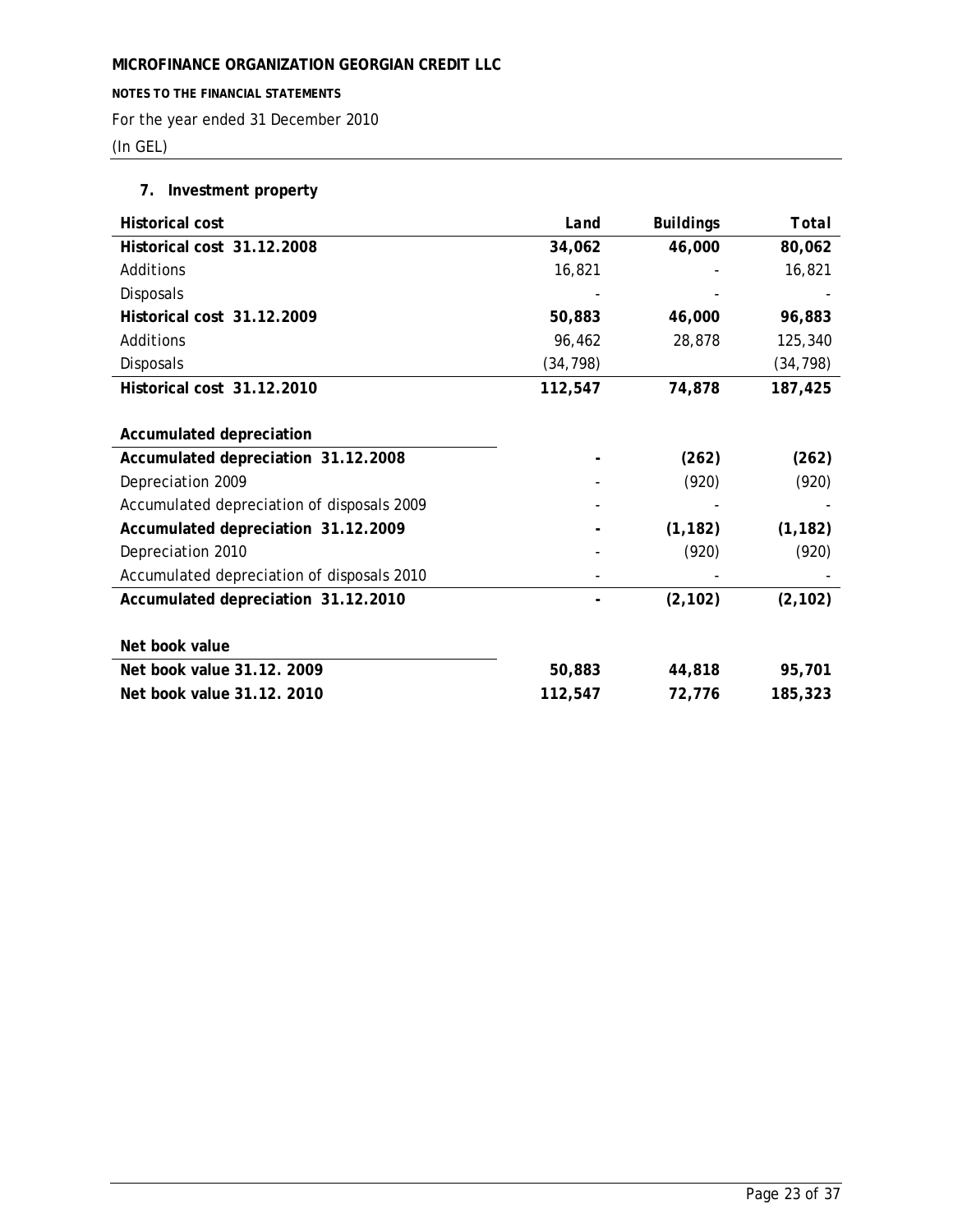### **NOTES TO THE FINANCIAL STATEMENTS**

For the year ended 31 December 2010

(In GEL)

# **8. Property, plant and equipment**

| <b>Historical cost</b>                                          | <b>Buildings</b> | Furniture<br>and office<br>equipment | Computer and<br>communication<br>equipment | <b>Vehicles</b> | Office<br>maintenance        | Total     |
|-----------------------------------------------------------------|------------------|--------------------------------------|--------------------------------------------|-----------------|------------------------------|-----------|
| <b>Historical cost</b><br>31.12.2008                            |                  | 31,966                               | 18,732                                     |                 | 4,658                        | 55,356    |
| Additions                                                       | 403,067          | 3,356                                | 3,440                                      |                 |                              | 409,863   |
| Disposals                                                       |                  |                                      |                                            |                 |                              |           |
| <b>Historical cost</b><br>31.12.2009                            | 403,067          | 35,322                               | 22,172                                     |                 | 4,658                        | 465,219   |
| Additions                                                       |                  | 47,230                               | 39,528                                     | 11,258          |                              | 98,016    |
| Disposals                                                       |                  |                                      | (4, 928)                                   |                 | $\qquad \qquad \blacksquare$ | (4, 928)  |
| <b>Historical cost</b><br>31.12.2010                            | 403,067          | 82,552                               | 56,772                                     | 11,258          | 4,658                        | 558,307   |
| Accumulated<br>depreciation                                     |                  |                                      |                                            |                 |                              |           |
| Accumulated<br>depreciation<br>31.12.2008                       |                  | (7, 390)                             | (8, 163)                                   |                 | (1, 042)                     | (16, 595) |
| Depreciation 2009                                               | (651)            | (4, 870)                             | (5, 203)                                   |                 | (1, 553)                     | (12, 277) |
| Accumulated<br>depreciation of<br>disposals 2009<br>Accumulated |                  |                                      |                                            |                 |                              |           |
| depreciation<br>31.12.2009                                      | (651)            | (12, 260)                            | (13, 366)                                  |                 | (2, 595)                     | (28, 872) |
| Depreciation 2010                                               | (8,061)          | (9, 220)                             | (7, 523)                                   | (395)           | (1, 553)                     | (26, 752) |
| Accumulated<br>depreciation of<br>disposals 2010                |                  |                                      | 4,415                                      |                 |                              | 4,415     |
| Accumulated<br>depreciation<br>31.12.2010                       | (8, 712)         | (21, 480)                            | (16, 474)                                  | (395)           | (4, 148)                     | (51, 210) |
| Net book value                                                  |                  |                                      |                                            |                 |                              |           |
| Net book value<br>31.12.2009                                    | 402,416          | 23,062                               | 8,807                                      |                 | 2,063                        | 436,348   |
| Net book value<br>31.12.2010                                    | 394,355          | 61,072                               | 40,298                                     | 10,863          | 510                          | 507,098   |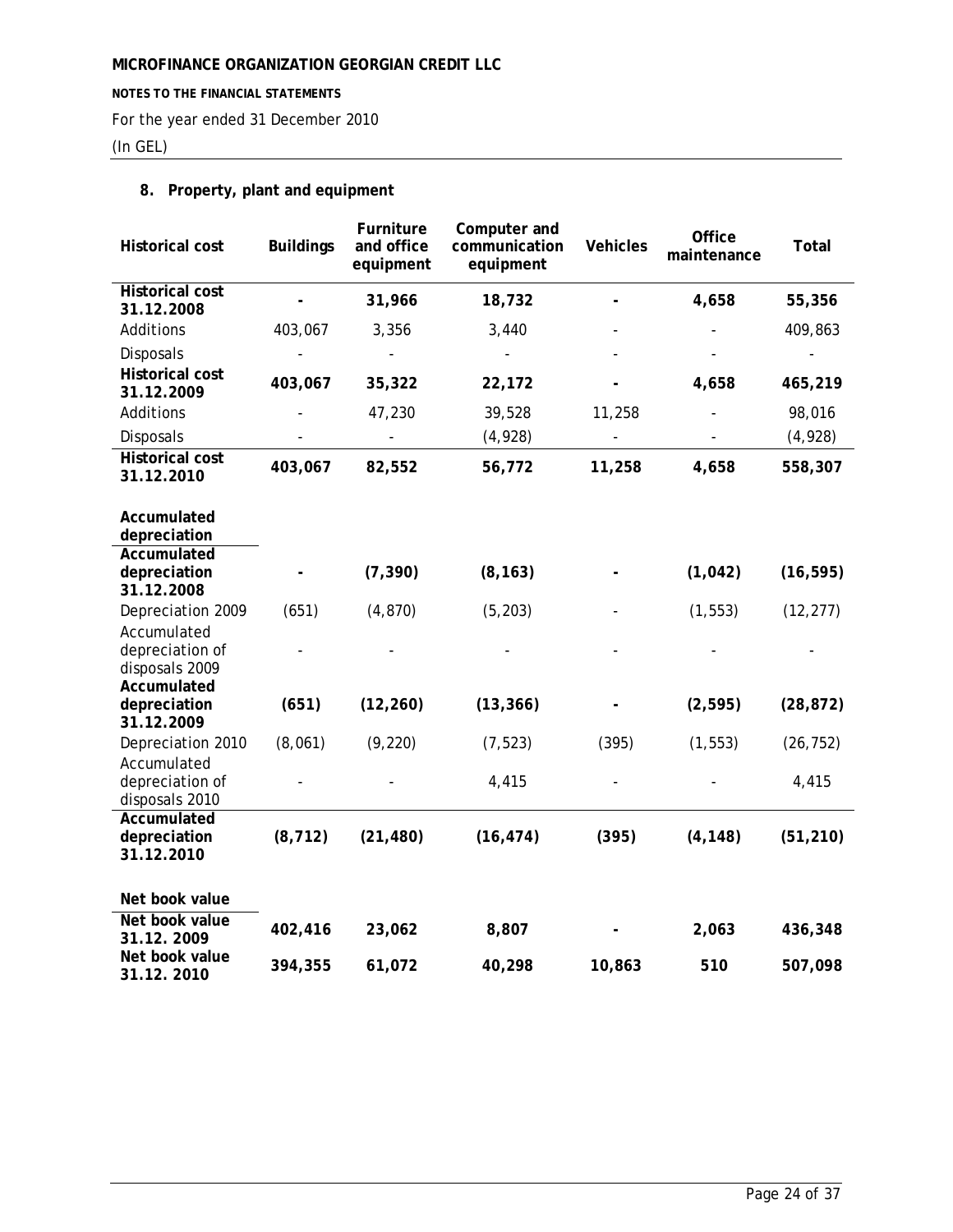**NOTES TO THE FINANCIAL STATEMENTS**

For the year ended 31 December 2010

(In GEL)

# **9. Intangible assets**

| <b>Historical cost</b>                     | Computer<br>program | <b>Other</b><br>intangible<br>assets | Total     |
|--------------------------------------------|---------------------|--------------------------------------|-----------|
| Historical cost 31.12.2008                 | 18,435              | 1,820                                | 20,255    |
| Additions                                  | 1,180               | 1,250                                | 2,430     |
| Disposals                                  |                     | (140)                                | (140)     |
| Historical cost 31.12.2009                 | 19,615              | 2,930                                | 22,545    |
| Additions                                  | 2,652               | 1,800                                | 4,452     |
| Disposals                                  |                     |                                      |           |
| Historical cost 31.12.2010                 | 22,267              | 4,730                                | 26,997    |
| Accumulated depreciation                   |                     |                                      |           |
| Accumulated depreciation 31.12.2008        | (3,506)             | (381)                                | (3,887)   |
| Depreciation 2009                          | (2,635)             | (280)                                | (2, 915)  |
| Accumulated depreciation of disposals 2009 |                     | 51                                   | 51        |
| Accumulated depreciation 31.12.2009        | (6, 141)            | (610)                                | (6, 751)  |
| Depreciation 2010                          | (3,064)             | (518)                                | (3, 582)  |
| Accumulated depreciation of disposals 2010 |                     |                                      |           |
| Accumulated depreciation 31.12.2010        | (9, 205)            | (1, 128)                             | (10, 333) |
| Net book value                             |                     |                                      |           |
| Net book value 31.12. 2009                 | 13,474              | 2,320                                | 15,794    |
| Net book value 31.12. 2010                 | 13,062              | 3,602                                | 16,664    |
| 10. Tax asset                              |                     |                                      |           |
|                                            |                     | 2010                                 | 2009      |
| Income tax asset                           |                     | 22,354                               | 22,354    |
| Social tax asset                           |                     | 1,413                                |           |
|                                            |                     | 23,767                               | 22,354    |
| 11. Other assets                           |                     |                                      |           |
|                                            |                     | 2010                                 | 2009      |
| Receivables from accountable persons       |                     | 38,280                               | 1,620     |
| Money transfers                            |                     | 16,675                               | (13)      |
| Receivables from employees                 |                     | 113                                  | 5         |
| Commission fees                            |                     | 115                                  | 128       |
| Other assets                               |                     | 5,811                                | 4,562     |
|                                            |                     | 60,994                               | 6,302     |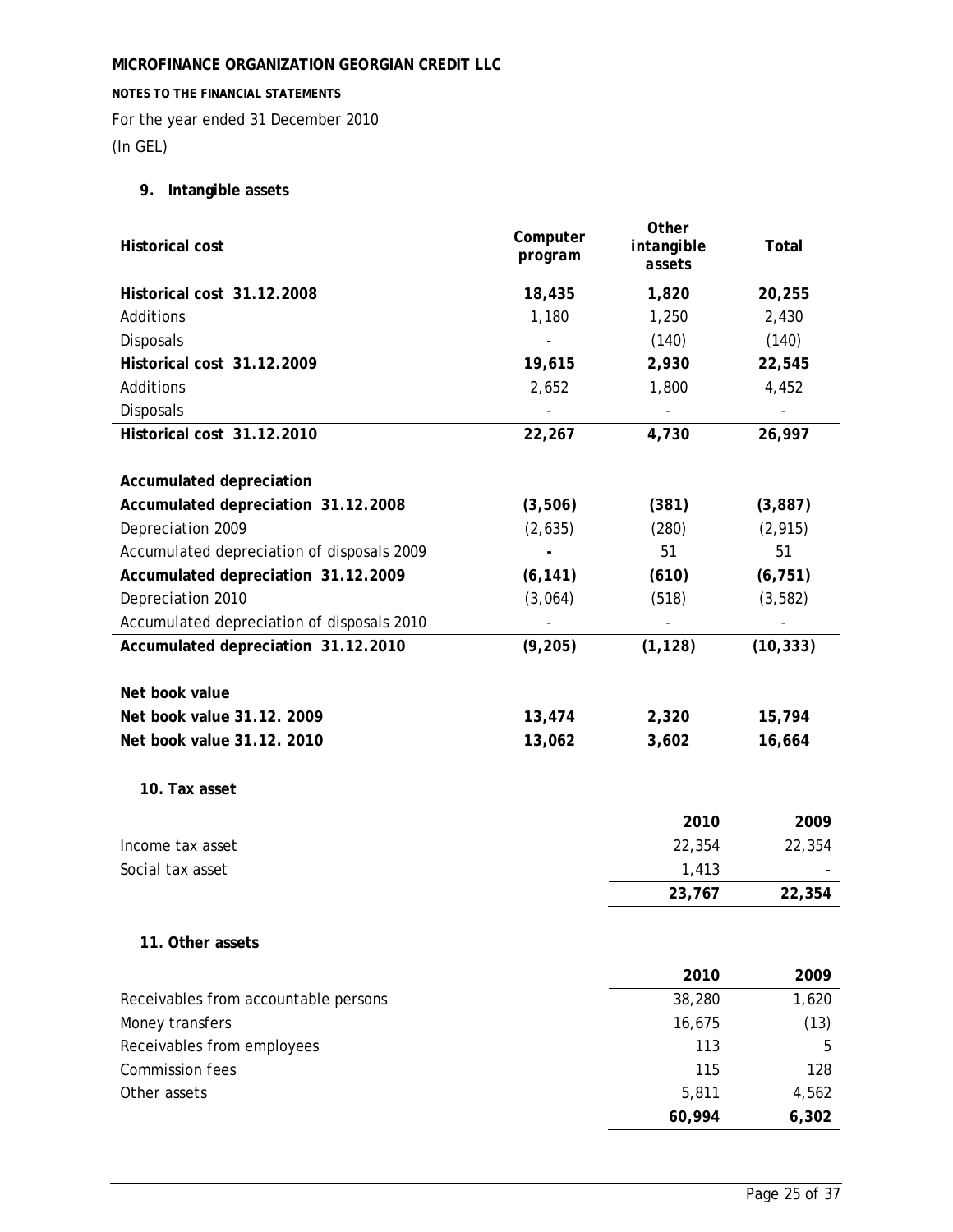**NOTES TO THE FINANCIAL STATEMENTS**

For the year ended 31 December 2010

(In GEL)

# **12. Deferred tax payable**

|                               | 2010      | 2009      |
|-------------------------------|-----------|-----------|
| At 1 January                  | (17, 043) | (5, 814)  |
| Recognized in profit and loss |           |           |
| Tax income (expense)          | (33, 440) | (11, 229) |
| At 31 December                | (50, 483) | (17, 043) |

|                                 | Asset                    | Liability | <b>Net</b> | (Charged)/<br>credited to<br>profit or loss | (Charged)/<br>credited to<br>equity |
|---------------------------------|--------------------------|-----------|------------|---------------------------------------------|-------------------------------------|
|                                 | 2010                     | 2010      | 2010       | 2010                                        | 2010                                |
| Property plant and<br>equipment | $\overline{\phantom{a}}$ | (75, 799) | (75, 799)  | (10, 438)                                   |                                     |
| Intangible assets               | $\overline{\phantom{a}}$ | (175)     | (175)      | (129)                                       |                                     |
| Tax loss carry-forwards         | 25,536                   |           | 25,536     | (22, 873)                                   |                                     |
| Tax asset/(liabilities)         | 25,536                   | (75, 974) | (50,438)   | (33, 440)                                   |                                     |
| Set off of tax                  | (75, 974)                | 75,974    |            |                                             | ۰                                   |
| Net tax assets/(liabilities)    | (50, 438)                |           | (50, 438)  | (33, 440)                                   |                                     |

|                                 | Asset                    | Liability | <b>Net</b> | (Charged)/<br>credited to<br>profit or loss | (Charged)/<br>credited to<br>equity |
|---------------------------------|--------------------------|-----------|------------|---------------------------------------------|-------------------------------------|
|                                 | 2009                     | 2009      | 2009       | 2009                                        | 2009                                |
| Property plant and<br>equipment | $\overline{\phantom{a}}$ | (65, 452) | (65, 452)  | (59, 638)                                   |                                     |
| Intangible assets               |                          |           |            |                                             |                                     |
| Tax loss carry-forwards         | 48,409                   | -         | 48,409     | 48,409                                      |                                     |
| Tax asset/(liabilities)         | 48,409                   | (65, 452) | (17, 043)  | (11, 229)                                   |                                     |
| Set off of tax                  | (65, 452)                | 65,452    |            |                                             |                                     |
| Net tax assets/(liabilities)    | (17, 043)                | ۰         | (17, 043)  | (11, 229)                                   |                                     |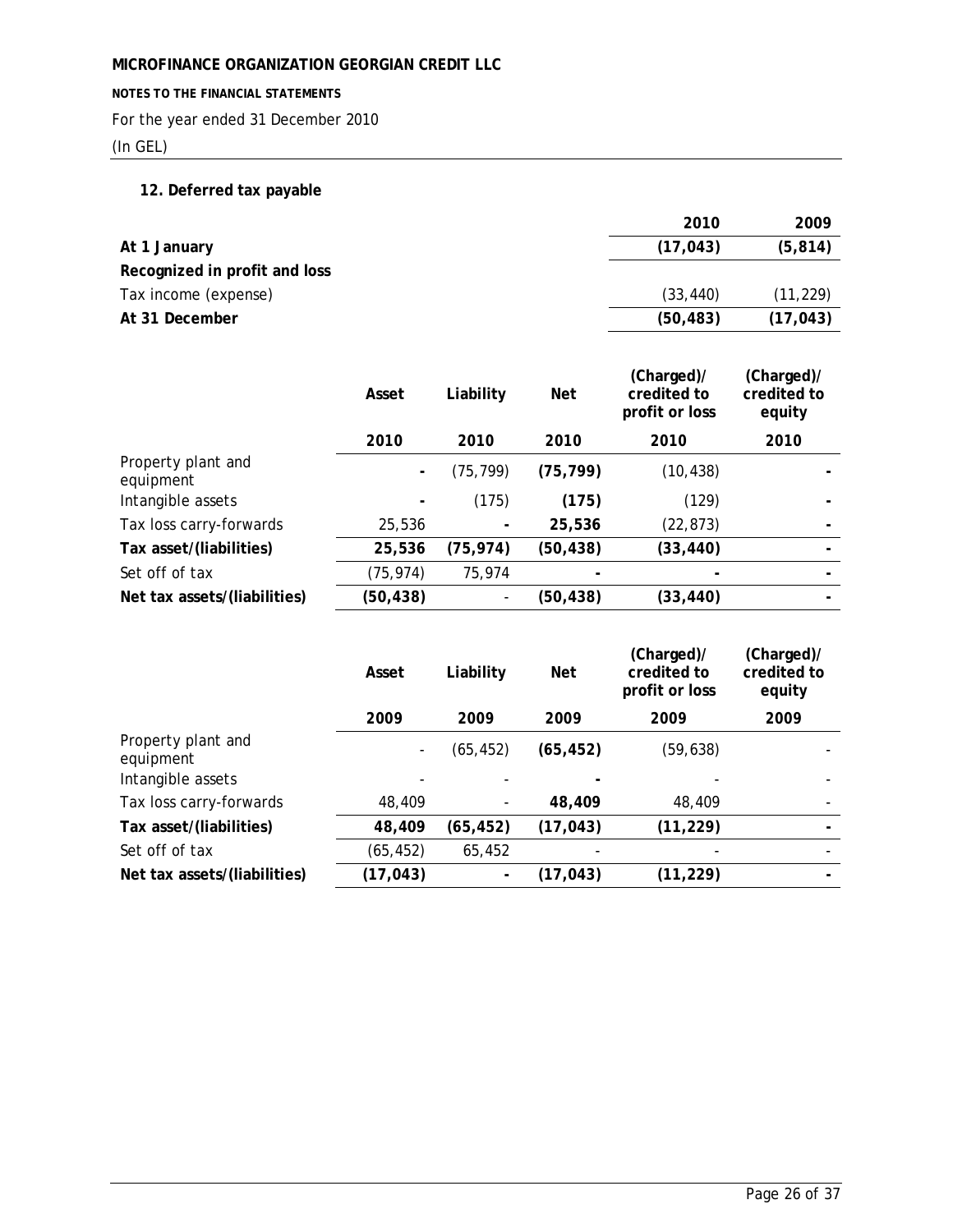**NOTES TO THE FINANCIAL STATEMENTS**

For the year ended 31 December 2010

# (In GEL)

# **13. Borrowings**

|                       | Interest<br>rate | Currency   | 2010      | 2009                     |
|-----------------------|------------------|------------|-----------|--------------------------|
| BTA bank JSC          | 17%              | <b>USD</b> | 1,889,194 |                          |
| Kor Standard Bank JSC | 24%              | <b>USD</b> | 229,150   | 280,361                  |
| HSBC JSC              | 17%              | <b>USD</b> |           | 604                      |
| Basis bank JSC        | 17%              | <b>USD</b> |           | 297                      |
|                       |                  |            | 2,118,344 | 281,262                  |
| <b>IMOGRUND</b>       | 18%              | EUR.       |           | 363,283                  |
|                       |                  |            |           | 363,283                  |
| <b>Nonresidents</b>   | 15%              | <b>EUR</b> | 747,018   |                          |
|                       |                  |            | 747,018   | $\overline{\phantom{a}}$ |
| Individuals           | 20%              | <b>USD</b> | 988,230   | 301,714                  |
| Individuals           | 20%              | EUR        | 190,277   | 98,960                   |
| Individuals           | 22%              | GEL        | 8,092     | 45,326                   |
|                       |                  |            | 1,186,599 | 446,000                  |
|                       |                  |            | 4,051,961 | 1,090,545                |

The Company has received loans from resident and non-resident individuals in various currencies and at various interest rates. The Note discloses the average interest rate according to the currencies of the received loans.

# **14. Tax payable**

|                             | 2010   | 2009   |
|-----------------------------|--------|--------|
| Property tax payable        | 6,694  | 5,671  |
| Personal income tax payable | 4,351  | 3,233  |
| Social tax payable          |        | 24,486 |
|                             | 11,045 | 33,390 |
|                             |        |        |

# **15. Other liabilities**

|                               | 2010   | 2009                     |
|-------------------------------|--------|--------------------------|
| Accounts payable to suppliers | 4.702  | 4.113                    |
| Accounts payable to employees | 5,240  | $\overline{\phantom{a}}$ |
| Other liabilities             | 2.067  | 2.821                    |
|                               | 12,009 | 6,934                    |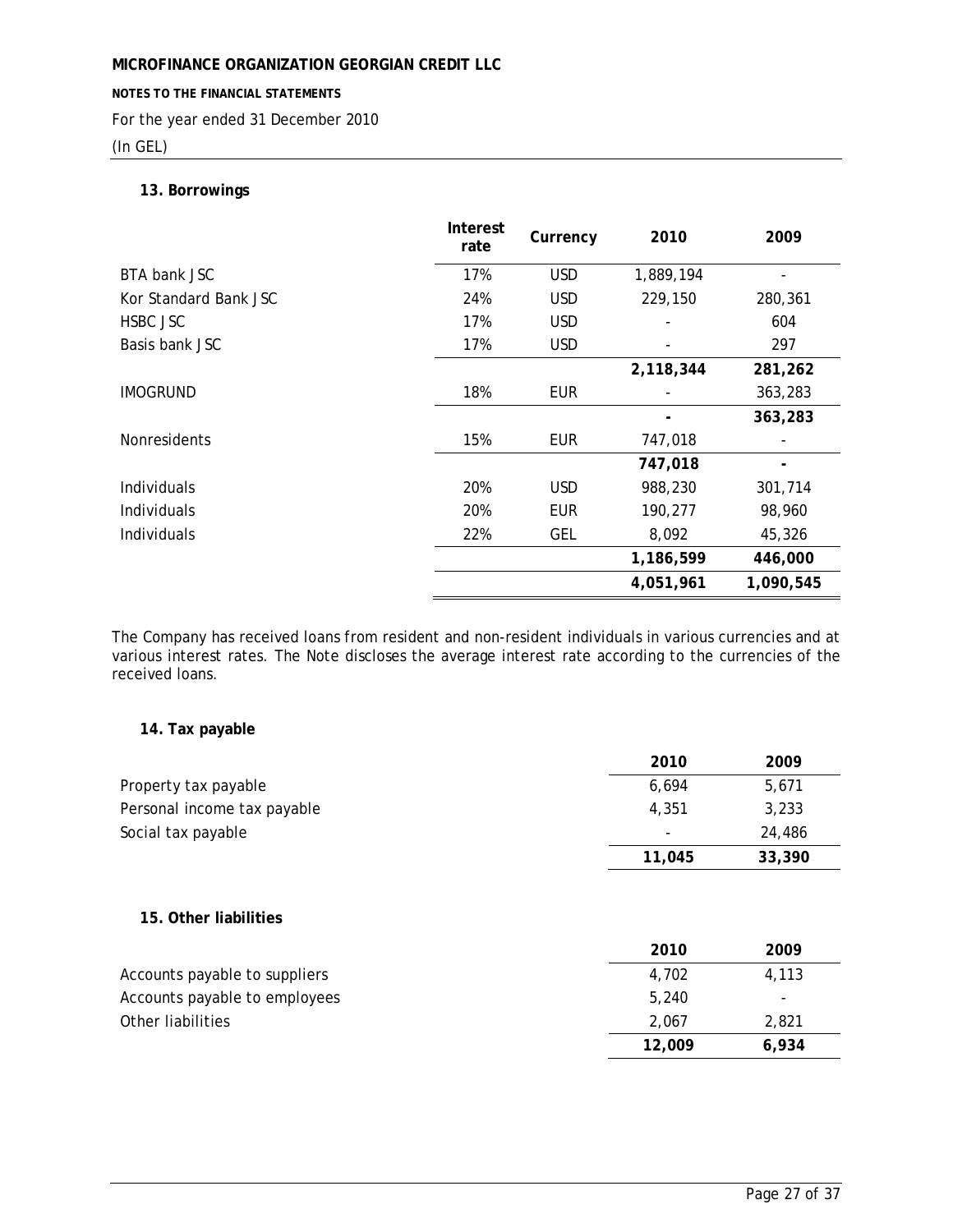#### **NOTES TO THE FINANCIAL STATEMENTS**

For the year ended 31 December 2010

(In GEL)

## **16. Prior period error**

|                                    | As previously<br>stated 2008 | Restatement | As restated<br>2008 |
|------------------------------------|------------------------------|-------------|---------------------|
| Retained earnings 31 December 2008 | 80.034                       | (26, 255)   | 106,289             |
| Tax payable, asset                 | (8,676)                      | (26, 255)   | 17.579              |

The Company corrects prior period material errors retrospectively in the financial statements after their discovery that income tax liability in 2007 was overstated.

# **17. Interest income, expenses**

Interest income, expenses for the year ended December 31, 2010 and 2009 can be presented as follows:

|                                                                                                     | 2010       | 2009       |
|-----------------------------------------------------------------------------------------------------|------------|------------|
| Interest income comprises:                                                                          |            |            |
| Interest income on financial assets recorded at amortized cost:                                     |            |            |
| Interest income on impaired financial assets                                                        | 417,949    | 46,275     |
| Interest income on unimpaired financial assets                                                      | 793,928    | 423,347    |
| Total interest income                                                                               | 1,211,877  | 469,622    |
| Interest income on financial assets recorded at amortized cost<br>comprises:                        |            |            |
| Interest on loans to customers                                                                      | 1,202,254  | 466,581    |
| Other                                                                                               | 9,623      | 3,041      |
| Total interest income on financial assets recorded at amortized<br>cost                             | 1,211,877  | 469,622    |
| Interest expense comprises:<br>Interest expense on financial liabilities recorded at amortized cost |            |            |
| comprise:<br>Interest on borrowings                                                                 | (463, 972) | (153, 667) |
| Total interest expense                                                                              | (463, 972) | (153, 667) |
| Net interest income before recovery for impairment losses on<br>interest bearing financial assets   | 747,905    | 315,955    |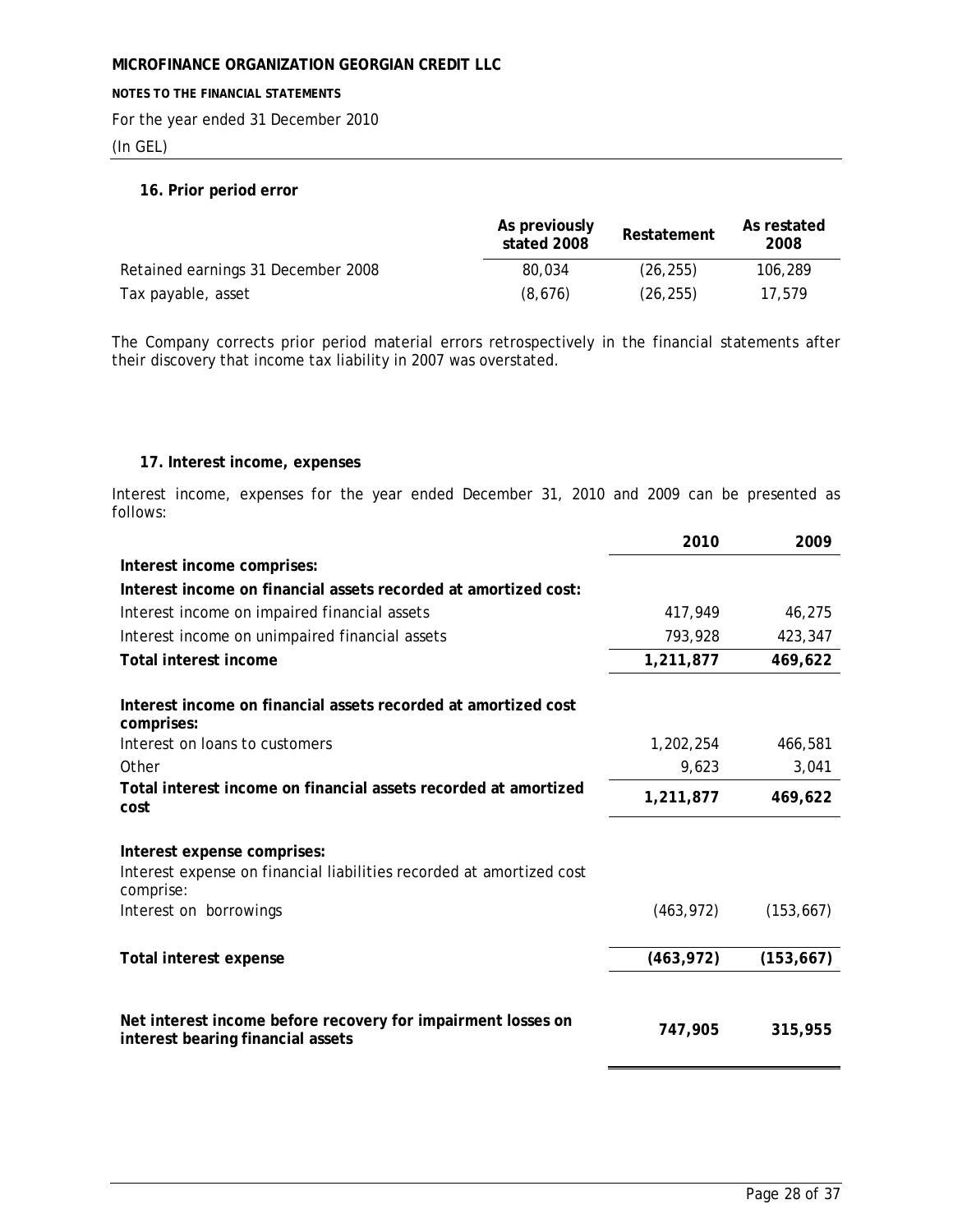### **NOTES TO THE FINANCIAL STATEMENTS**

For the year ended 31 December 2010

(In GEL)

# **18. Loans written off**

|                   | 2010       | 2009      |
|-------------------|------------|-----------|
| Loans written off | (164, 501) | (16, 506) |
| Loans recovered   | 16,506     | 21,490    |
|                   | (147, 995) | 4.984     |

# **19. Income (loss) from exchange rate difference**

Net gain/ (loss) on foreign exchange operations comprises:

|                                  | 2010      | 2009     |
|----------------------------------|-----------|----------|
| Income from exchange rate        | 479.619   | 73.476   |
| Loss from exchange rate          | (449.872) | (76,883) |
| Income (loss) from exchange rate | 29,747    | (3, 407) |

# **20. Fee and commission income**

Fee and commission income for the year ended December 31, 2010 and 2009 can be presented as follows:

|                                        | 2010   | 2009   |
|----------------------------------------|--------|--------|
| Commission income from issued loans    | 95,333 | 13,443 |
| Commission income from utility taxes   | 162    | 197    |
| Commission income from money transfers | 15     | 45     |
|                                        | 95,510 | 13,685 |

# **21. Operating expenses**

Operating expenses for the year ended December 31, 2010 and 2009 can be presented as follows:

|                    | 2010      | 2009                     |
|--------------------|-----------|--------------------------|
| Bank fees          | (7, 790)  | (3,609)                  |
| Other expenses     | (3,005)   | $\overline{\phantom{0}}$ |
| Assets written off | (513)     | $\overline{\phantom{0}}$ |
|                    | (11, 308) | (3,609)                  |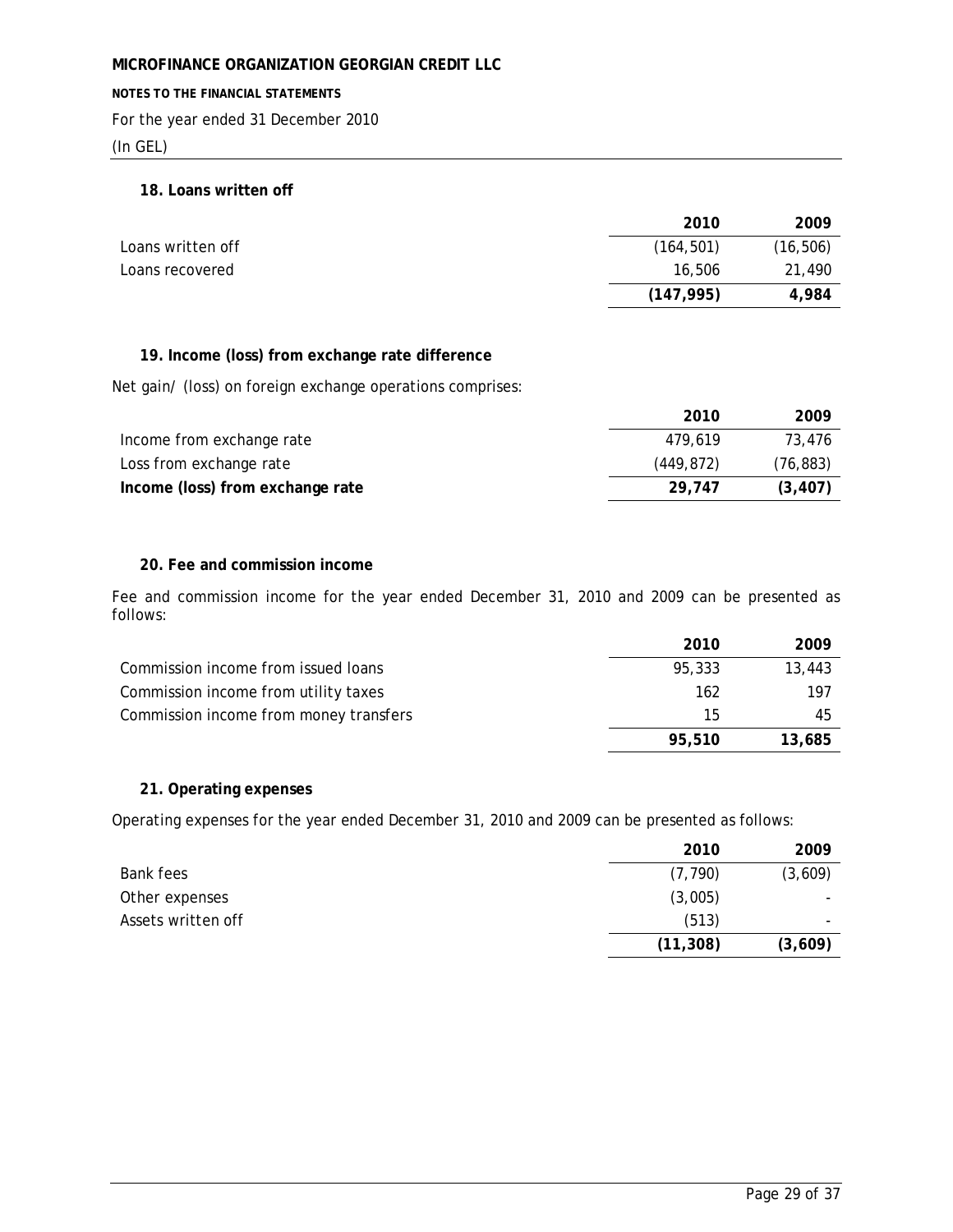**NOTES TO THE FINANCIAL STATEMENTS**

For the year ended 31 December 2010

(In GEL)

# **22. Administrative expenses**

Administrative expenses for the year ended December 31, 2010 and 2009 can be presented as follows:

|                                        | 2010       | 2009       |
|----------------------------------------|------------|------------|
| Salaries and bonuses                   | (288, 972) | (123, 952) |
| Rent expenses                          | (40, 808)  | (37, 462)  |
| Depreciation and amortization expenses | (31, 255)  | (16, 112)  |
| Audit and consulting service fees      | (27, 517)  | (20, 964)  |
| Property tax expenses                  | (13, 272)  | (2,709)    |
| Communication expenses                 | (13, 175)  | (4, 140)   |
| Professional service fees              | (15, 164)  | (7, 106)   |
| Maintenance expenses                   | (12,001)   |            |
| Utility expenses                       | (9,033)    | (3, 764)   |
| Security expenses                      | (5, 957)   | (2,983)    |
| Insurance expenses                     | (7,059)    |            |
| Business trip expenses                 | (7,020)    |            |
| Stationary                             | (6, 648)   | (1,060)    |
| Computer expenses                      | (4,802)    | (2, 489)   |
| Commercial expenses                    | (1,680)    | (2,631)    |
| Revenue tax expenses                   | (316)      |            |
| Income tax expenses                    | (449)      |            |
| Other administrative expenses          | (30, 335)  | (7, 453)   |
|                                        | (515, 463) | (232, 825) |

#### **23. Other income, expenses**

Net other income/expenses for the year ended December 31, 2010 and 2009 can be presented as follows:

|                            | 2010   | 2009      |
|----------------------------|--------|-----------|
| Gain from disposal of land | 15,963 |           |
| Other income               | 3,504  | 1.797     |
| Other expenses             |        | (17, 308) |
|                            | 19,467 | (15, 511) |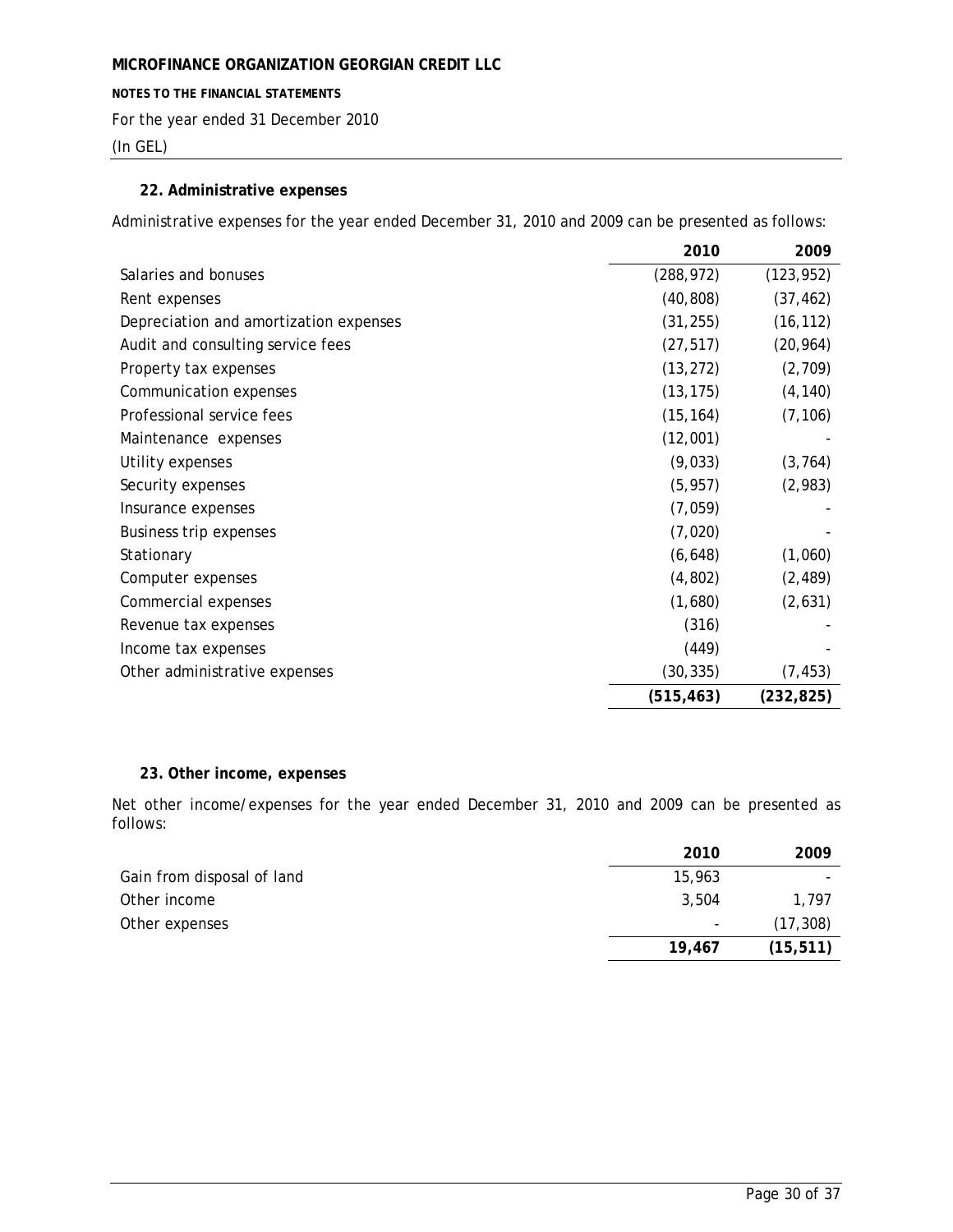#### **NOTES TO THE FINANCIAL STATEMENTS**

For the year ended 31 December 2010

(In GEL)

### **24. Income tax expenses**

Income tax expenses for the year ended December 31, 2010 and 2009 can be presented as follows:

| Profit tax expense                                                                                                   | 2010      | 2009      |
|----------------------------------------------------------------------------------------------------------------------|-----------|-----------|
| Current tax                                                                                                          |           |           |
| Effect of temporary differences                                                                                      | (33, 440) | (11, 229) |
| Effect of changes in tax rate                                                                                        |           |           |
| Profit tax expense                                                                                                   | (33, 440) | (11, 229) |
|                                                                                                                      |           |           |
| Profit tax expense                                                                                                   | 2010      | 2009      |
| Profit before profit tax                                                                                             | 128,170   | 83,439    |
| Applicable tax rate                                                                                                  | 15%       | 15%       |
| Theoretical income tax                                                                                               | (19, 226) | (12, 516) |
| Effect of changes in not recognized deferred tax and tax effect of<br>expenses that are not include for tax purposes | (14, 215) | 1,287     |
| Profit tax expense (income)                                                                                          | (33, 440) | (11, 229) |

## **25. Financial instruments – risk management**

The Company is exposed through its operations to the following financial risks:

- Credit risk
- Liquidity risk
- Interest rate risk
- Currency risk

In common with all other businesses, the Company is exposed to risks that arise from its use of financial instruments. This note describes the Company's objectives, policies and processes for managing those risks and the methods used to measure them. Further quantitative information in respect of these risks is presented throughout these financial statements.

#### **Principal financial instruments**

The principal financial instruments used by the Company, from which financial instrument risk arises, are as follows:

- Cash at bank;
- Issued loans portfolio (with fixed-rate);
- Other asset;
- Borrowings (with fixed-rate);
- Other liabilities.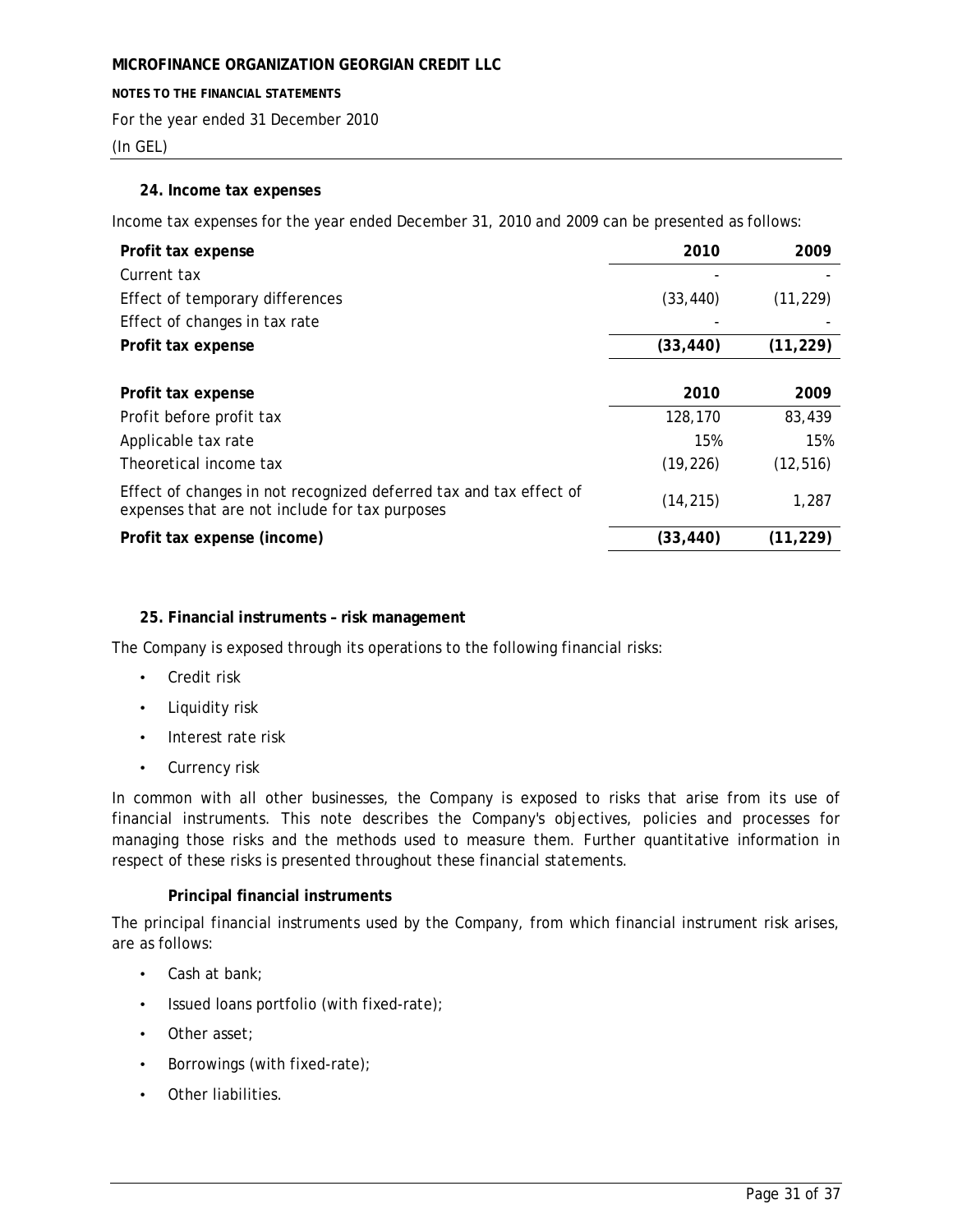**NOTES TO THE FINANCIAL STATEMENTS**

For the year ended 31 December 2010

#### (In GEL)

### **General objectives, policies and processes**

The Management has overall responsibility for the determination of the Company's risk management objectives and policies and, whilst retaining ultimate responsibility for them, it has delegated the authority for designing and operating processes that ensure the effective implementation of the objectives and policies to the Company's finance function.

The overall objective of the Management is to set polices that seek to reduce risks as far as possible without unduly affecting the Company's competitiveness and flexibility. Further details regarding these policies are set out below.

### **Credit Risk**

Credit risk is the risk that one party to a financial instrument will cause a financial loss for the other party by failing to discharge an obligation. Exposure to credit risk arises as a result of the lending and other transactions with counterparties giving rise to financial assets.

### **Maximum exposure of credit risk**

The Company' maximum exposure to credit risk varies significantly and is dependent on both individual risks and general market economy risks.

The following table presents the maximum exposure to credit risk of balance sheet and off balance sheet financial assets. For financial assets in the balance sheet, the maximum exposure is equal to the carrying amount of those assets prior to any offset or collateral. The Company's maximum exposure to credit risk under contingent liabilities and commitments to extend credit, in the event of nonperformance by the other party where all counterclaims, collateral or security prove valueless, is represented by the contractual amounts of those instruments.

As at December 31, 2010:

|                    | Maximum exposure |
|--------------------|------------------|
| Loans to customers | 3,775,134        |

As at December 31, 2009:

**Maximum exposure** Loans to customers 1,147,800

#### **Market Risk**

Market risk is the risk that the fair value of a financial instrument will decrease because of changes in market factors.

Market risk arises from the Company's use of interest bearing, tradable and foreign currency financial instruments. It is the risk that the fair value or future cash flows of a financial instrument will fluctuate because of changes in interest rates (interest rate risk) and foreign exchange rates (currency risk).

### **Interest Rate Risk**

The interest rate risk is the risk (with variable value) related to the interest-bearing assets – loans, because of the variable rate. The Company gives all credits at fixed interest rate and respectively is never exposed to the risk of losing even small part of the interest receivables due to the market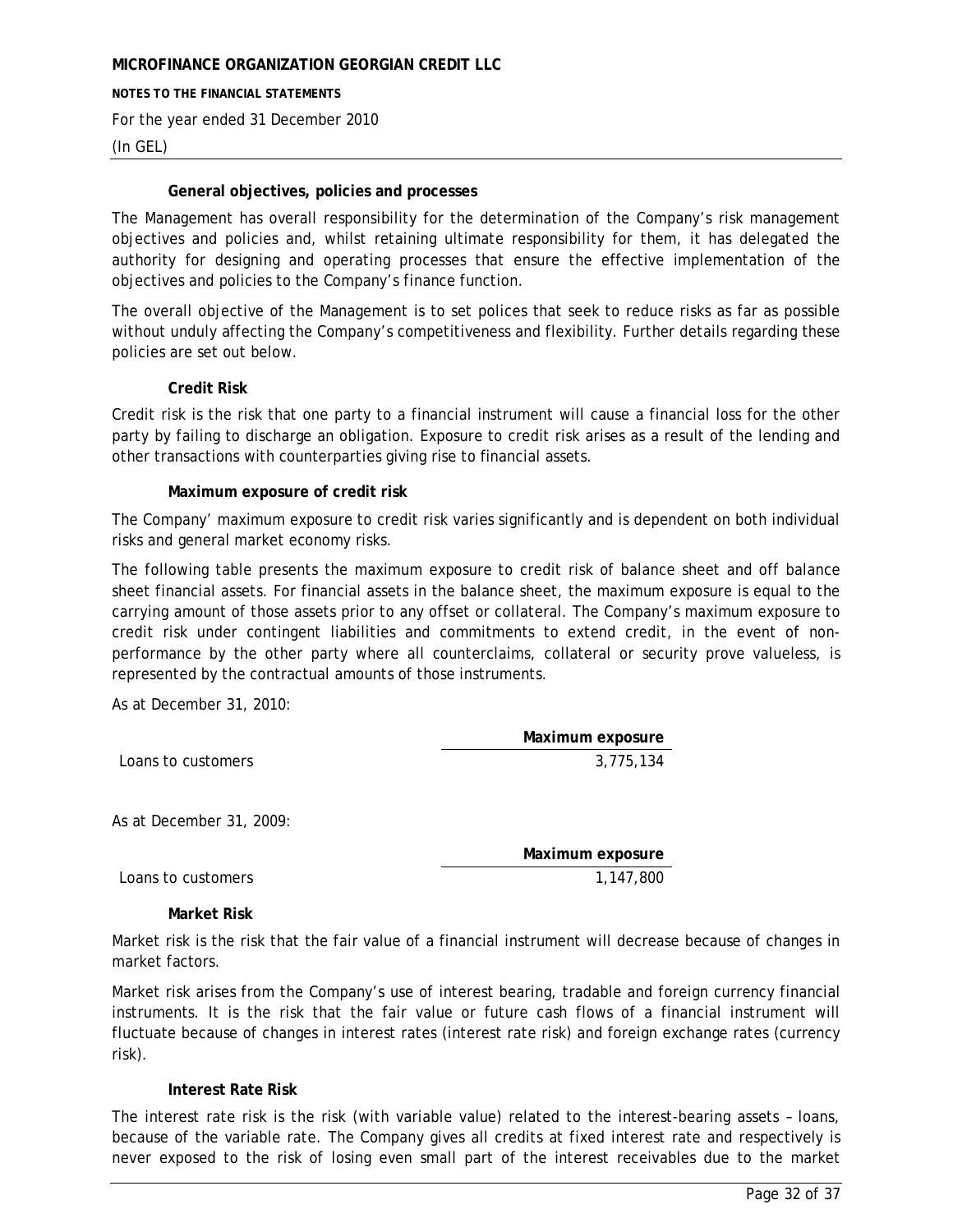**NOTES TO THE FINANCIAL STATEMENTS**

For the year ended 31 December 2010

### (In GEL)

interest rate fall.

# **Foreign Exchange Risk**

Foreign exchange risk arises through changing the value of the currency against the other currency. From 2006 the Company takes and gives loans both in operating currency and US dollars, so the exchange rate risk plays vital role in determining the financial risks of the Company. However, the fact that the Company receives and gives loans are mostly in the same currency helps to reduce the exchange rate risk.

# **Liquidity Risk**

Liquidity risk refers to the availability of sufficient funds to meet loan repayments and other financial commitments associated with financial instruments as they actually fall due. The Management controls these types of risks by means of maturity analysis, determining the Company's strategy for the next financial period. In order to manage liquidity risk, the Company performs regular monitoring of future expected cash flows, which is a part of assets/liabilities management process. An analysis of the liquidity and interest rate risks is presented in the following table:

| As at 31 December<br>2010                                                           | Up to<br>1 month | <b>Between</b><br>1 and $3$<br>months | <b>Between</b><br>3 and 12<br>months | <b>Between</b><br>1 and $2$<br>years | <b>Between</b><br>$2$ and $5$<br>years | Over<br>5 years | 2010 Total |
|-------------------------------------------------------------------------------------|------------------|---------------------------------------|--------------------------------------|--------------------------------------|----------------------------------------|-----------------|------------|
| Assets                                                                              |                  |                                       |                                      |                                      |                                        |                 |            |
| Loan to customers                                                                   |                  | 265,350                               | 671,717                              | 944,261                              | 1,893,806                              |                 | 3,775,134  |
| <b>Total interest</b><br>bearing financial<br>assets                                |                  | 265,350                               | 671,717                              | 944,261                              | 1,893,806                              |                 | 3,775,134  |
| Cash and cash<br>equivalents                                                        | 563,528          |                                       |                                      |                                      |                                        |                 | 563,528    |
| <b>Total financial</b><br>assets                                                    | 563,528          | 265,350                               | 671,717                              | 944,261                              | 1,893,806                              |                 | 4,338,662  |
| Liabilities                                                                         |                  |                                       |                                      |                                      |                                        |                 |            |
| Borrowings                                                                          | 867              |                                       | 1,338,479                            | 668,956                              | 2,044,526                              |                 | 4,051,961  |
| <b>Total interest</b><br>bearing financial<br>liabilities                           | 867              |                                       | 1,338,479                            | 668,956                              | 2,044,526                              |                 | 4,051,961  |
| <b>Total financial</b><br>liabilities                                               | 867              |                                       | 1,338,479                            | 668,956                              | 2,044,526                              |                 | 4,051,961  |
| Net liquidity gap                                                                   | 562,661          | 265,350                               | (666, 762)                           | 275,305                              | (150, 720)                             |                 |            |
| Cumulative<br>liquidity gap                                                         | 562,661          | 828,011                               | 161,249                              | 436,554                              | 285,834                                | 285,834         |            |
| Interest sensitivity<br>gap                                                         | (867)            | 265,350                               | (666, 762)                           | 275,305                              | (150, 720)                             |                 |            |
| <b>Cumulative interest</b><br>sensitivity gap                                       | (867)            | 264,483                               | (402, 279)                           | (126, 974)                           | (277, 694)                             | (277, 694)      |            |
| <b>Cumulative interest</b><br>sensitivity gap as a<br>percentage of total<br>assets | 0%               | 6%                                    | $-9%$                                | $-3%$                                | $-6%$                                  | $-6%$           |            |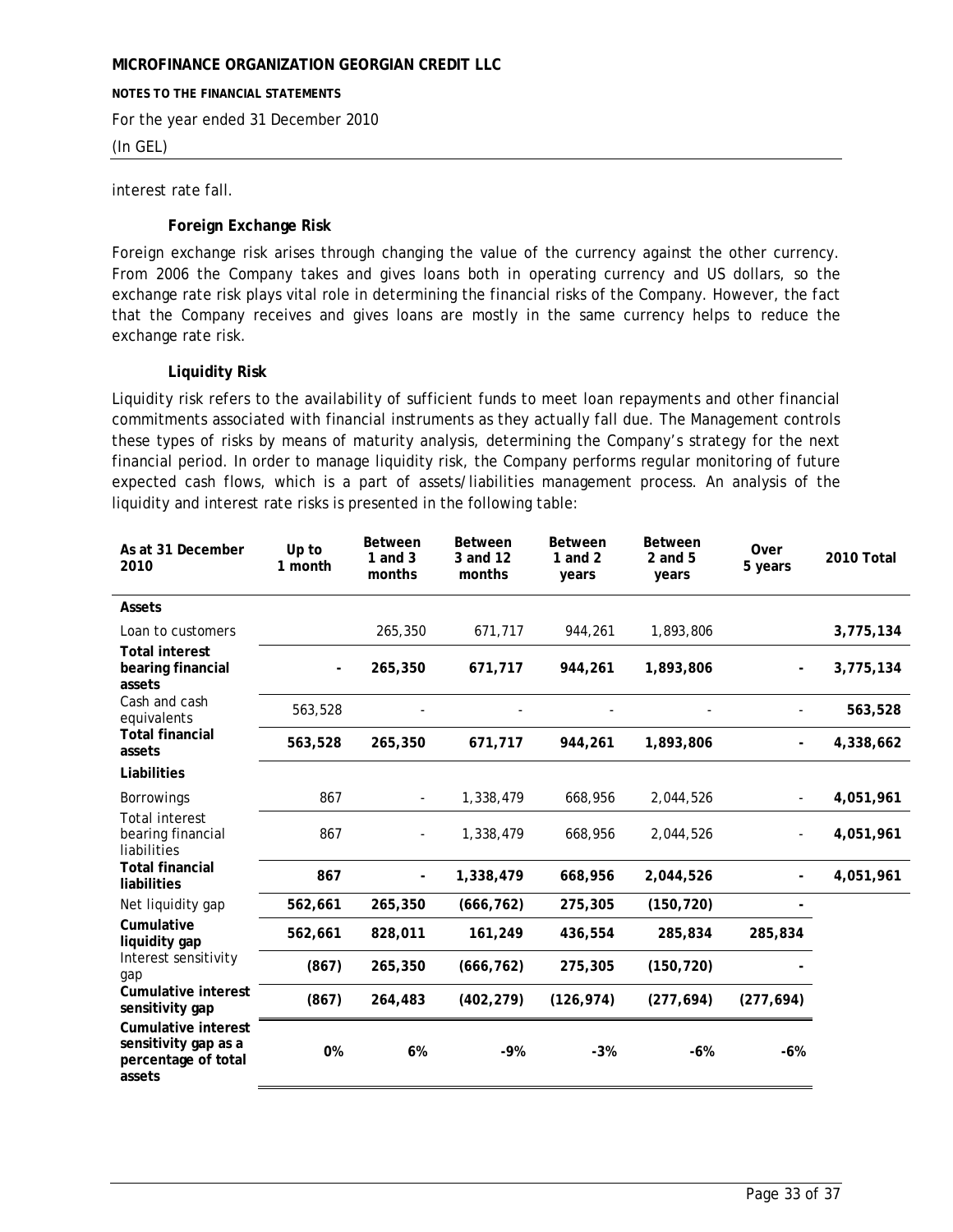**NOTES TO THE FINANCIAL STATEMENTS**

For the year ended 31 December 2010

(In GEL)

## **Currency risk**

Currency risk is defined as the risk that the value of a financial instrument will fluctuate due to changes in foreign exchange rates. The Company is exposed to the effects of fluctuations in the prevailing foreign currency exchange rates on its financial position and cash flows.

The Company's exposure to foreign currency exchange rate risk is presented in the table below:

|                                    |            | <b>USD</b>              | <b>EUR</b>                   |           |
|------------------------------------|------------|-------------------------|------------------------------|-----------|
|                                    | <b>GEL</b> | $USD 1 =$<br>1.7728 GEL | $USD 1 = 2.35$<br><b>GEL</b> | 2010      |
| <b>Financial assets</b>            |            |                         |                              |           |
| Loan to customers                  | 281,682    | 3,486,330               | 7,122                        | 3,775,134 |
| Cash and cash equivalents          | 11,742     | 480,542                 | 71,244                       | 563,528   |
| <b>Total financial assets</b>      | 293,424    | 3,966,872               | 78,366                       | 4,338,662 |
| <b>Financial liabilities</b>       |            |                         |                              |           |
| Borrowings                         | 8,092      | 3,106,574               | 937,295                      | 4,051,961 |
| <b>Total financial liabilities</b> | 8,092      | 3,106,574               | 937,295                      | 4,051,961 |
| Open balance sheet position        | 285,332    | 860,298                 | (858, 929)                   |           |
|                                    |            |                         |                              |           |
|                                    |            |                         |                              |           |
|                                    |            | <b>USD</b>              | <b>EUR</b>                   |           |
|                                    | <b>GEL</b> | $USD 1 =$<br>1.7728 GEL | $USD 1 = 2.35$<br><b>GEL</b> | 2009      |
| <b>Financial assets</b>            |            |                         |                              |           |
| Loan to customers                  | 232,648    | 864,209                 | 50,943                       | 1,147,800 |
| Cash and cash equivalents          | 28,821     | 16,161                  | 280,148                      | 325,130   |
| <b>Total financial assets</b>      | 261,469    | 880,370                 | 331,091                      | 1,472,930 |
| <b>Financial liabilities</b>       |            |                         |                              |           |
| <b>Borrowings</b>                  | 45,326     | 582,976                 | 462,243                      | 1,090,545 |
| <b>Total financial liabilities</b> | 45,326     | 582,976                 | 462,243                      | 1,090,545 |

# **Currency risk sensitivity**

The following table details the Company's sensitivity to a 10% increase and decrease in the USD against the GEL. 10% is the sensitivity rate used when reporting foreign currency risk internally to key management personnel and represents management's assessment of the possible change in foreign currency exchange rates. The sensitivity analysis includes only outstanding foreign currency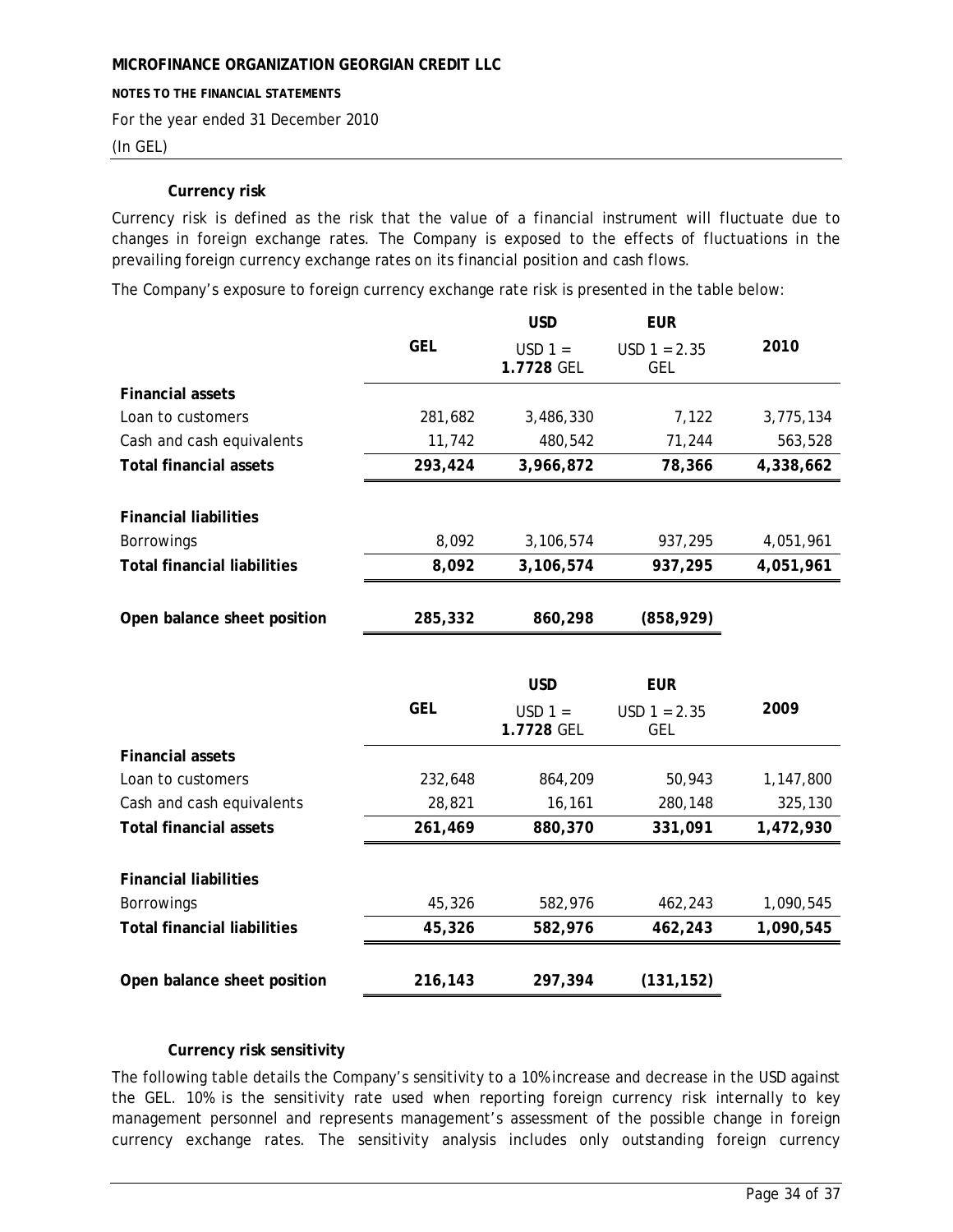#### **NOTES TO THE FINANCIAL STATEMENTS**

For the year ended 31 December 2010

#### (In GEL)

denominated monetary items and adjusts their translation at the end of the period for a 10% change in foreign currency rates.

Impact on net profit and equity based on asset values as at 31 December 2010 and 2009:

|               |                    | USD impact       |                    | EUR impact       |  |
|---------------|--------------------|------------------|--------------------|------------------|--|
|               | $GEL/USD +$<br>10% | GEL/USD -<br>10% | $GEL/EUR +$<br>10% | GEL/EUR -<br>10% |  |
| Profit/(loss) | 86,030             | (86, 030)        | (85, 893)          | 85,893           |  |

|               |                    | USD impact       |                    | EUR impact       |  |
|---------------|--------------------|------------------|--------------------|------------------|--|
|               | $GEL/USD +$<br>10% | GEL/USD -<br>10% | $GEL/EUR +$<br>10% | GEL/EUR -<br>10% |  |
| Profit/(loss) | 29.739             | (29,739)         | (13, 115)          | 13,115           |  |

### **Capital disclosures**

The Company's objectives when maintaining capital are:

- To safeguard the Company's ability to continue as a going concern, so that it can continue to provide returns for shareholders; and
- To provide an adequate return to shareholders by pricing services commensurately with the level of risk.

The Company sets the amount of capital it requires in proportion to risk. The Company manages its capital structure and makes adjustments to it in the light of changes in economic conditions and the risk characteristics of the underlying assets. In order to maintain or adjust the capital structure, the Company may adjust the amount of dividends paid to shareholders, return capital to shareholders, issue new shares, or sell assets to reduce debt.

#### **26. Transactions with related parties**

Related parties or transactions with related parties, as defined by IAS 24 "Related party disclosures", represent:

- a) Parties that directly, or indirectly through one or more intermediaries: control, or are controlled by, or are under common control with, the Company (this includes parents, subsidiaries and fellow subsidiaries); have an interest in the Company that gives then significant influence over the Company; and that have joint control over the Company;
- b) Members of key management personnel of the Company or its parent;
- c) Close members of the family of any individuals referred to in (a) or (b);
- d) Parties that are entities controlled, jointly controlled or significantly influenced by, or for which significant voting power in such entity resides with, directly or indirectly, any individual referred to in  $(c)$  or  $(b)$ ;

In considering each possible related party relationship, attention is directed to the substance of the relationship, and not merely the legal form. Details of transactions between the Company and other related parties are disclosed below: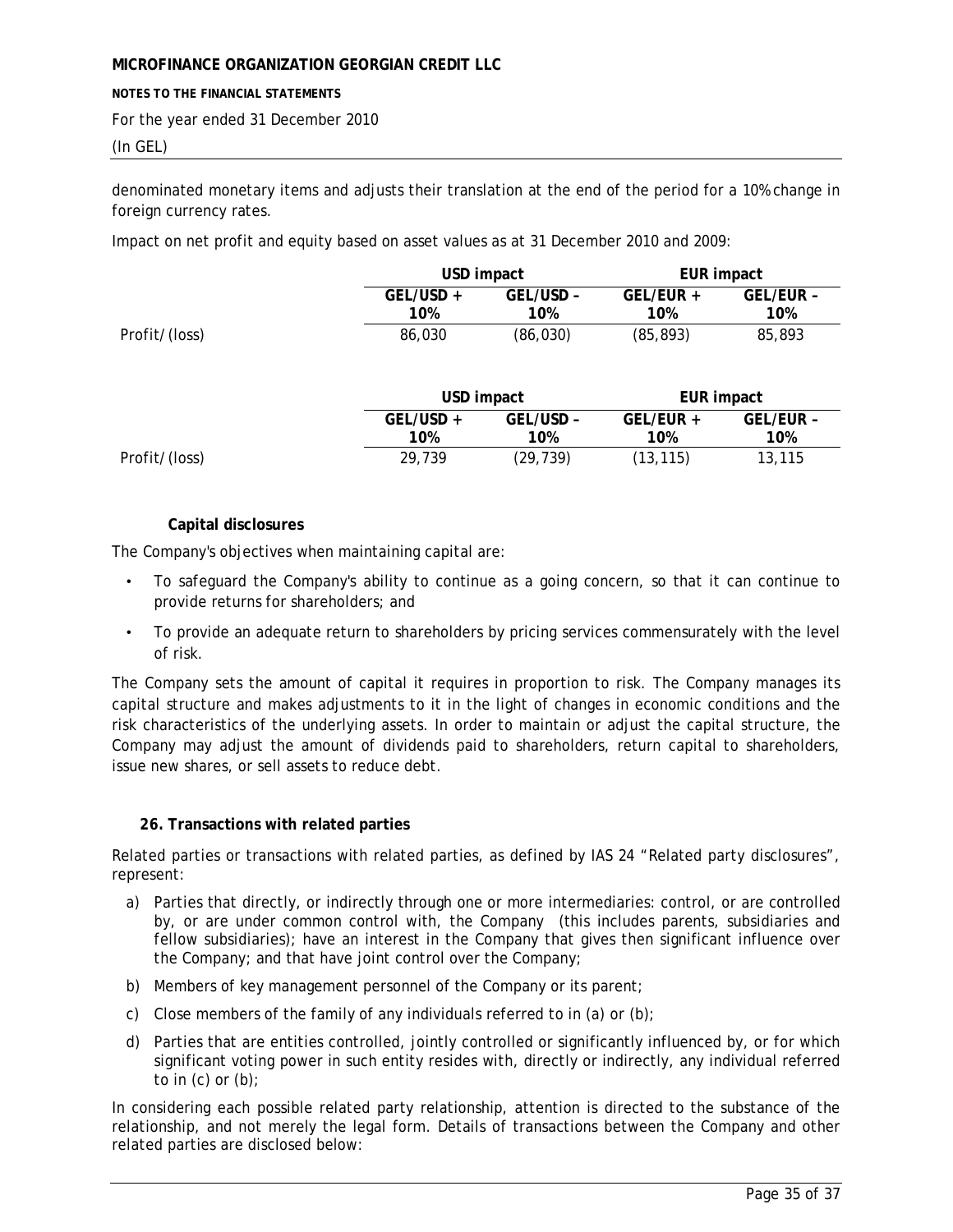#### **NOTES TO THE FINANCIAL STATEMENTS**

## For the year ended 31 December 2010

(In GEL)

|                          |              | 2010                       |                                                              |  |
|--------------------------|--------------|----------------------------|--------------------------------------------------------------|--|
| Balance sheet<br>caption | Relationship | Related party transactions | Total category as per the<br>financial statements<br>caption |  |
| Loan to customers        |              |                            |                                                              |  |
| Individuals              | Employee     | 25,388                     | 3,775,134                                                    |  |
|                          |              | 25,388                     | 3,775,134                                                    |  |
| Other assets             |              |                            |                                                              |  |
| Individuals              | Employee     | 113                        | 60,994                                                       |  |
|                          |              | 113                        | 60,994                                                       |  |
| Other liabilities        |              |                            |                                                              |  |
| Individuals              | Employee     | 5,240                      | 12,009                                                       |  |
|                          |              | 5,240                      | 12,009                                                       |  |

The remuneration of directors and other members of key management were as follows:

|                                          | 2010                       |                                                              |  |
|------------------------------------------|----------------------------|--------------------------------------------------------------|--|
| Key management personnel<br>compensation | Related party transactions | Total category as per the<br>financial statements<br>caption |  |
| Short-term employee benefits             | 68,598                     | 288,972                                                      |  |
|                                          | 68,598                     | 288,972                                                      |  |
|                                          |                            |                                                              |  |

Included in the statement of comprehensive income for the year ended December 31, 2010 is the following amounts which were recognized in transactions with related parties:

|                                |              | 2010                       |                                                              |  |
|--------------------------------|--------------|----------------------------|--------------------------------------------------------------|--|
| Income Statement<br>caption    | Relationship | Related party transactions | Total category as per the<br>financial statements<br>caption |  |
| Interest income<br>Individuals | Employees    | 4,692                      | 1,211,877                                                    |  |
|                                |              | 4,692                      | 1,211,877                                                    |  |

# **27. Contingent asset**

On 25 January 2011 Georgian Credit and Eristavi Legal Group formed an agreement on legal services. According to this agreement Eristavi Legal Group started an arbitration suit on collection against the Georgian Credit borrowers. According to the Article 5.2 of the Georgian law on "Micro-financing Organisations", the amount of micro loan issued to an individual or group of individuals connected to that individual is limited to GEL50,000 (fifty thousand). The borrowers are connected with each other